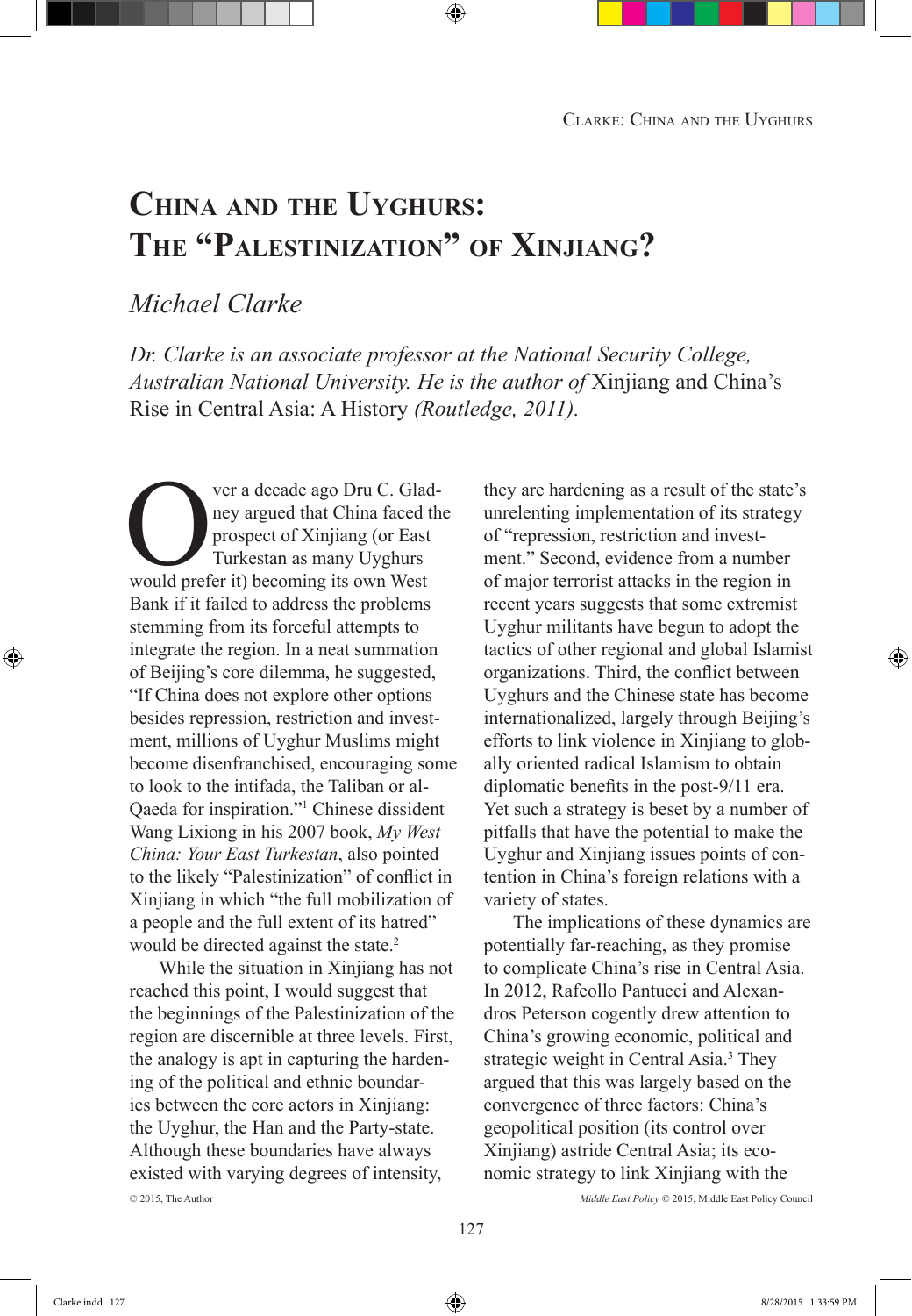economies of Central Asia; and the relative waning of Russian and American power in the region.4 The Palestinization of conflict in Xinjiang, however, not only threatens China's domestic security and stability (a key focus of the Chinese Communist Party (CCP) under President Xi Jinping). It also has the potential to derail Beijing's economic strategy in the region and embed the Uyghur issue into the wider discourse of global radical Islamism, potentially complicating its diplomacy in Central Asia and the Middle East.

## **Repression, Restriction and Investment**

Since the establishment of the People's Republic of China (PRC) in 1949, Beijing has been focused on achieving the territorial, political, economic and cultural integration of Xinjiang and its non-Han ethnic groups into the Chinese state. Ever since Xinjiang was "peacefully liberated" by the People's Liberation Army (PLA) in 1949, China's approach to the region has been defined by one overarching goal: to integrate Xinjiang with China. This has been a quest not only to consolidate China's territorial control and sovereignty over the region but to absorb, politically, economically and culturally, the twelve non-Han ethnic groups of Xinjiang into the PRC. It is an inherently imperial project, informed by both geopolitics and history. Despite China's contemporary claim that Xinjiang has been "an inseparable part of the unitary multi-ethnic Chinese nation" since the Han dynasty (206 BCE-24CE), it often remained beyond Chinese dominion. The geopolitical position of the region as a Eurasian crossroad — sharing borders with Russia, Mongolia, the Central Asian republics, Afghanistan and Pakistan — combined with the ethnocultural dominance of Turkic and Mongol peoples to result in only intermittent periods of Chinese predominance and control.<sup>5</sup> It has only been since the Qing conquest of Xinjiang in the mid–eighteenth century that China-based states have been able to consolidate their control over the region for an extended period. From the early nineteenth to the middle of the twentieth century, Xinjiang experienced a significant number of rebellions or independence movements by the Turkic-Muslim peoples, often with significant external influence from Central Asia and the Soviet Union $6$ 

However, China became more concerned regarding the security of Xinjiang with the collapse of the Soviet Union in 1991 due to the convergence of external dynamics such as the Islamic revival in neighboring Central Asia and Afghanistan and internal dynamics associated with China's post-1978 reform era. In Xinjiang, these internal dynamics stemmed from an initial liberalization of the state's approach to the region, particularly toward ethnic minority religious and cultural practices. Ultimately, such liberalization generated increasing demands by ethnic minorities for greater political autonomy and contributed to a wave of ethnic unrest in Xinjiang toward the end of the 1980s. China's strategy to manage it has rested upon the development of a "double-opening" approach: to simultaneously integrate Xinjiang with Central Asia and China proper in economic terms and to establish security and cooperation with China's Central Asian neighbors.7

Since the institution of "reform and opening" under Deng Xiaoping, the core assumption of Chinese policy has been that the delivery of economic development and modernization will ultimately "buy" the loyalty of such ethnic groups as the Uy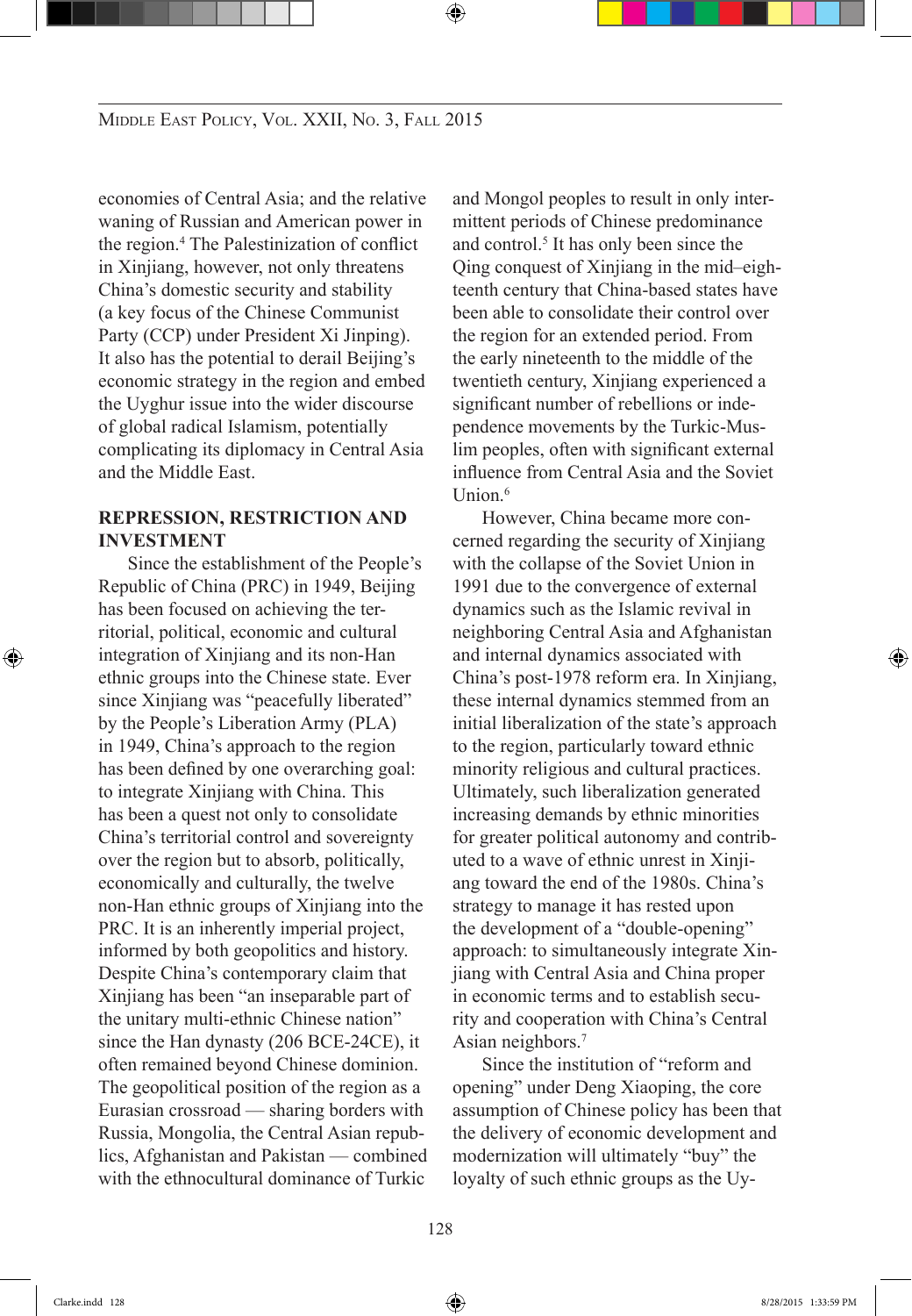ghur. The question of Xinjiang's economic development assumed national importance under the Great Western Development campaign, formally launched by President Jiang Zemin in 2000. The region was envisaged as becoming an industrial and agricultural base and a trade and energy corridor for the national economy.<sup>8</sup> While this campaign was nationwide, its operation in Xinjiang reflected the intensification of longstanding state-building policies in the region. The goal of transforming Xinjiang into a trade and energy corridor could only be achieved with the development of greater interaction and cooperation between China and the Central Asian states. This point has been underlined by a Chinese policy that seeks to transform Xinjiang into a new "Continental Eurasian land bridge," not only linking the major economies of Europe and East and South Asia but also enmeshing Xinjiang with China.<sup>9</sup> This imperative has been reinforced under President Xi Jinping, who has proposed the deepening of Sino-Central Asian economic cooperation to create a "Silk Road Economic Belt."10

 China's strategy to ameliorate ethnicminority discontent with continued rule from Beijing has since the late 1990s almost entirely rested on the delivery of state-led modernization.<sup>11</sup> This approach has been embodied in a variety of megaprojects such as massive oil and naturalgas pipelines and infrastructure developments linking Xinjiang with Central and South Asia. While undoubtedly bringing economic development, such projects have also created new socioeconomic pressures, exacerbating interethnic tensions and complicating Uyghur relations with the state. For example, the "renovation" of much of the old city of Kashgar, one of southern Xinjiang's centers of traditional Uyghur

culture and the hub of the famed Silk Road, through the \$500 million "Kashgar Dangerous House Reform" program has displaced thousands of Uyghur residents and brought an influx of Han migrants to the region. Such dynamics ultimately contribute to longstanding perceptions among Uyghurs of demographic dilution and economic disenfranchisement.<sup>12</sup>

In parallel with this state-led modernization strategy, the authorities have also implemented yearly "Strike Hard" campaigns against those that it defines as "splittists" and, since 9/11, as terrorists and extremists. Prior to 9/11, these campaigns led to accelerated trials and sentencing of alleged splittists, while the post-9/11 climate has seen an expansion in the actions that the state has criminalized as "terrorist" and an increase in punitive measures.<sup>13</sup> This approach has continued in the wake of new outbreaks of violence in 2013 and 2014 with the chairman of the Xinjiang regional government, Nur Berki, for example, stating in January 2014 that the government would "constantly strike hard against violent terrorism, showing no mercy."<sup>14</sup>

The state's continued efforts to monitor and control elements of ethnic minorities' cultural and religious expression have also contributed to Uyghur disaffection with Chinese rule. Since the 1990s, the regional government has been especially vigilant with respect to "illegal religious activities" — all religious or cultural activities that take place outside of statesanctioned parameters.<sup>15</sup> A recent example of the state's heavy-handed approach has been the "Project Beauty" campaign that aims to discourage mostly Uyghur women from wearing traditional headscarves or veils.16 Significantly, the government's continued anti-religious campaigns have played a role in stimulating some of the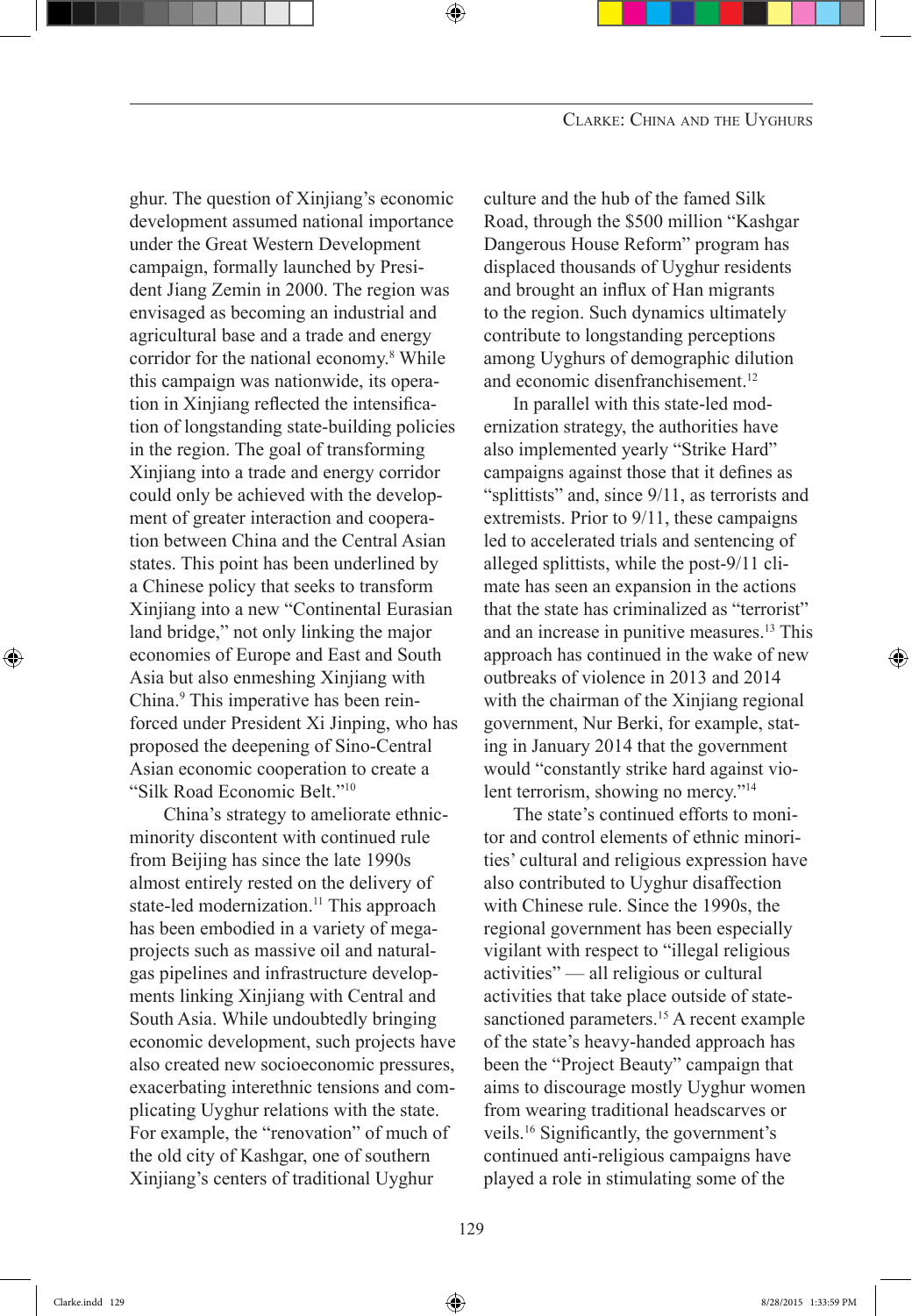major episodes of unrest throughout the region in the last two years, including a number of overt protests.17 In the wake of such violence, the state has intensified its implementation of restrictions on religious dress with some localities in Xinjiang banning *burqas*, *niqabs* or *hijabs*, Islamic symbols such as "crescent and stars" and even "long beards" on public transport in some cities.18 In December 2014, the *Global Times* reported that some countylevel authorities in Xinjiang had begun disseminating a brochure that identified 75 forms of "religious extremism" for local officials to be aware of. Some of the behaviors identified as religious extremism included referring to local officials or party members as "heretics," placing pressure on others to stop smoking or drinking alcohol, and the "boycotting of normal commercial activities as 'not halal.'"<sup>19</sup>

The core problem for Beijing is that it cannot acknowledge that its strategy of "repression, restriction and investment" is a root cause of Uyghur discontent without undermining its hold on Xinjiang. The treatment meted out to the prominent Uyghur scholar Ilham Tohti in 2014 is illustrative. Tohti, a professor of economics at the Minzu University of China in Beijing and a moderate critic of state policy in Xinjiang, was arrested on January 15, 2014, for "inciting separatism."20 He was indicted before a court in Xinjiang's capital, Urumqi, on July 28 and ultimately sentenced to life imprisonment on September 23, 2014, for using his Uyghur and Chinese-language website, *Uygurbiz*, to "spread lessons containing separatist thoughts," incite "ethnic hatred," and "separate Xinjiang from China." Tohti's treatment gives an indication of how little political space now exists in China for the majority of Uyghurs to engage openly with

the state about the future of their "autonomous" region. Given recent ongoing violence and unrest in the region, it would appear that what little of this space remains will likely be narrowed further, a development that can only reinforce the alienation of Uyghurs from Chinese society and provide fertile ground for the spread of extremism.

#### **THE RISE OF TERRORISM**

Although Xinjiang has experienced periodic outbreaks of ethnic unrest and anti-state violence since the very formation of the PRC, only since the events of 9/11 has Beijing chosen to explicitly frame such episodes as "terrorism." The intent of this effort, however, has been clear: "To gain international sympathy and acquiescence…so that China can go about its business in Xinjiang."21 China's publication of its first official account of Uyghur "terrorism" in Xinjiang ("East Turkestan Terrorists Exposed") on January 21, 2002, met with some significant success in this regard. This report claimed that "East Turkistan terrorist forces" had been responsible for over 200 "terrorist incidents" between 1990 and 2001 that claimed the lives of 162 people and injured 440.<sup>22</sup> The report asserted that these "terrorist forces" had carried out "explosions," "assassinations," "attacks on police and government officials," "crimes of poison and arson" and "established secret training bases" in order to create an "atmosphere of terror" in Xinjiang.<sup>23</sup> Finally, one particular group, the East Turkestan Islamic Movement (ETIM) was singled out in the report as being "supported and directed" by Osama bin Laden. The enumeration of the "terrorist" incidents outlined in this document, however, betrayed a number of discrepancies that cast doubt on Beijing's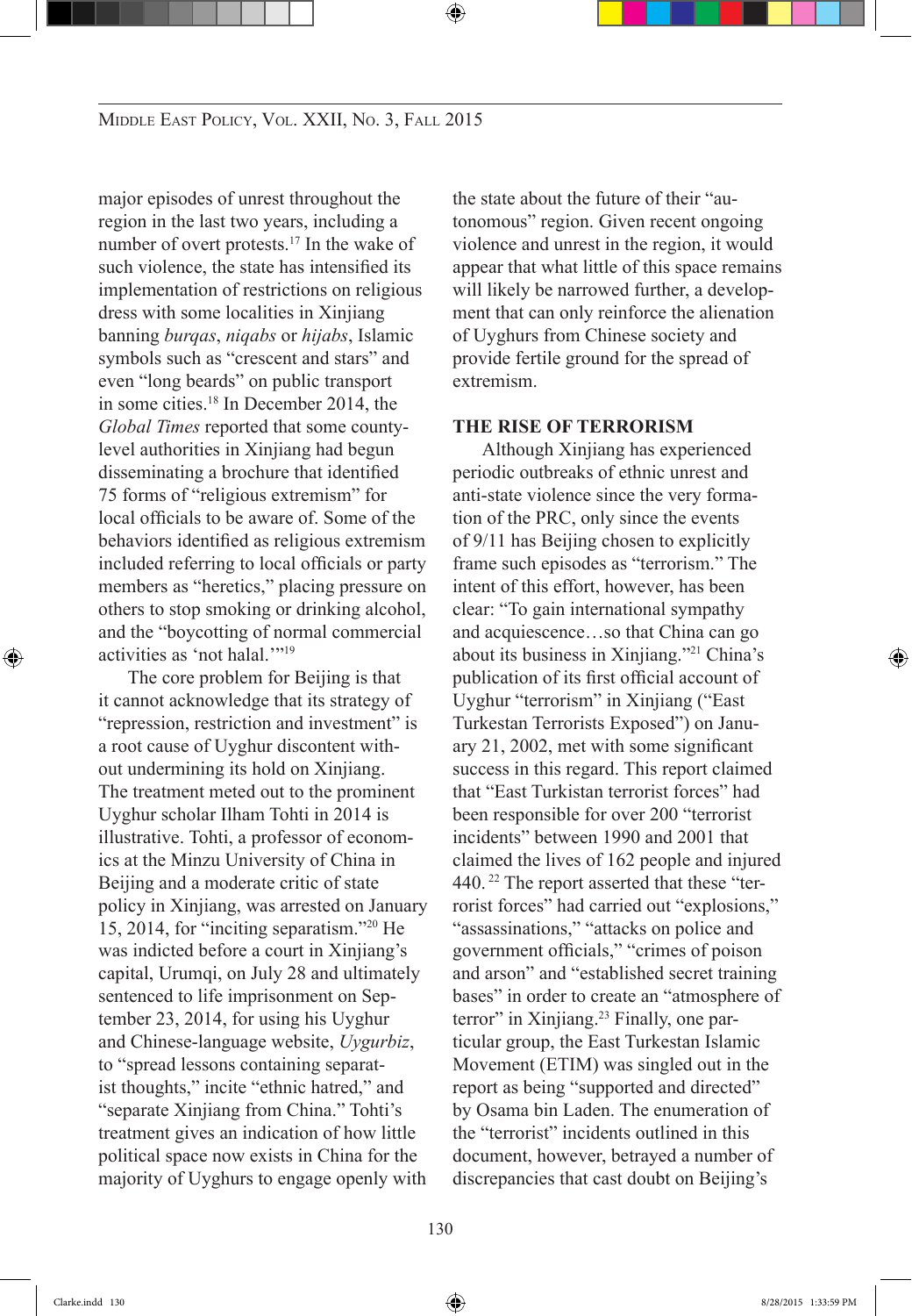claims. The number of incidents and the number of deaths and injuries for which evidence is provided was the most obvious, with the report claiming the total number of deaths and injuries directly attributed to "terrorism" in Xinjiang between 1990 and 2001 as 56 and 362, respectively. These figures were substantially lower than those enumerated in the introduction to the report. Additionally, the nature and method of some of the incidents detailed (e.g., "crimes of poison and arson") raised questions as to whether they in fact should have been defined as "terrorist" or merely criminal acts.

The overt attempt to link violence in Xinjiang with international concerns over radical Islamist terrorism in the wake of 9/11 was nonetheless initially successful; the U.S. State Department and the UN Security Council listed ETIM as an "international terrorist organization" in September 2002.<sup>24</sup> Chinese claims regarding linkages between groups such as ETIM and al-Qaeda were also given some further credence when American forces captured 22 Uyghurs in Afghanistan who were subsequently detained at Guantanamo Bay. As early as 2004, however, U.S. military officials had concluded that 16 of the 22 were not "enemy combatants" and were eligible for release.25 The State Department then attempted to find third countries, such as Turkey, to take them; the administration of President George W. Bush was loath to repatriate them to China, given its past "mistreatment" of Uyghurs. Ultimately it would take until 2013 for all of the 22 Guantanamo Uyghurs to be released, with five granted asylum in Albania in 2006, four in Bermuda and six in Palau in 2009, two in Switzerland in 2010, two in El Salvador in 2012 and three in Slovakia in 2013.26

China's claims that it faced Islamistinspired terrorism in Xinjiang increased again in intensity after large-scale interethnic violence rocked Urumqi in July 2009; up to 200 people were killed and hundreds injured.27 Since then, numerous incidents of violence have occurred in the region including anti-government protests, attacks on police stations and interethnic clashes. The year 2013 alone was punctuated by at least five major incidents including three in the major southern city of Kashgar and surrounding areas (April 23, October 10 and December 16), as well as in the cities of Turpan (June 26) and Khotan (June 28).The regional authorities claimed that these incidents were the handiwork of "gangs" of "extremists and terrorists" bent on "jihad" with links to "hostile external forces." 28 In their attempts to link unrest in Xinjiang with such forces, the authorities have also made the expansive claim that "up to 100 Uyghurs" had traveled to Syria to "sharpen their terrorist skills."<sup>29</sup> The year ended with what came to be described as a "suicide attack" in Tiananmen Square on October 28, when an SUV driven by a Uyghur man accompanied by his wife and mother ploughed into barricades before bursting into flames, killing five people and injuring 40 others near the iconic portrait of Mao Zedong.30

The trend toward greater extremism and violence was dramatically underlined by four major incidents in 2014. On March 1, a group of eight masked assailants unleashed a mass stabbing attack on bystanders at the Kunming train station in Yunnan Province, leaving 29 people dead and over 140 injured. The Chinese government was quick to identify it as a "terrorist attack" by "extremists" from Xinjiang, with Foreign Ministry spokesman Qin Gang asserting that "some Eastern Turkestan flags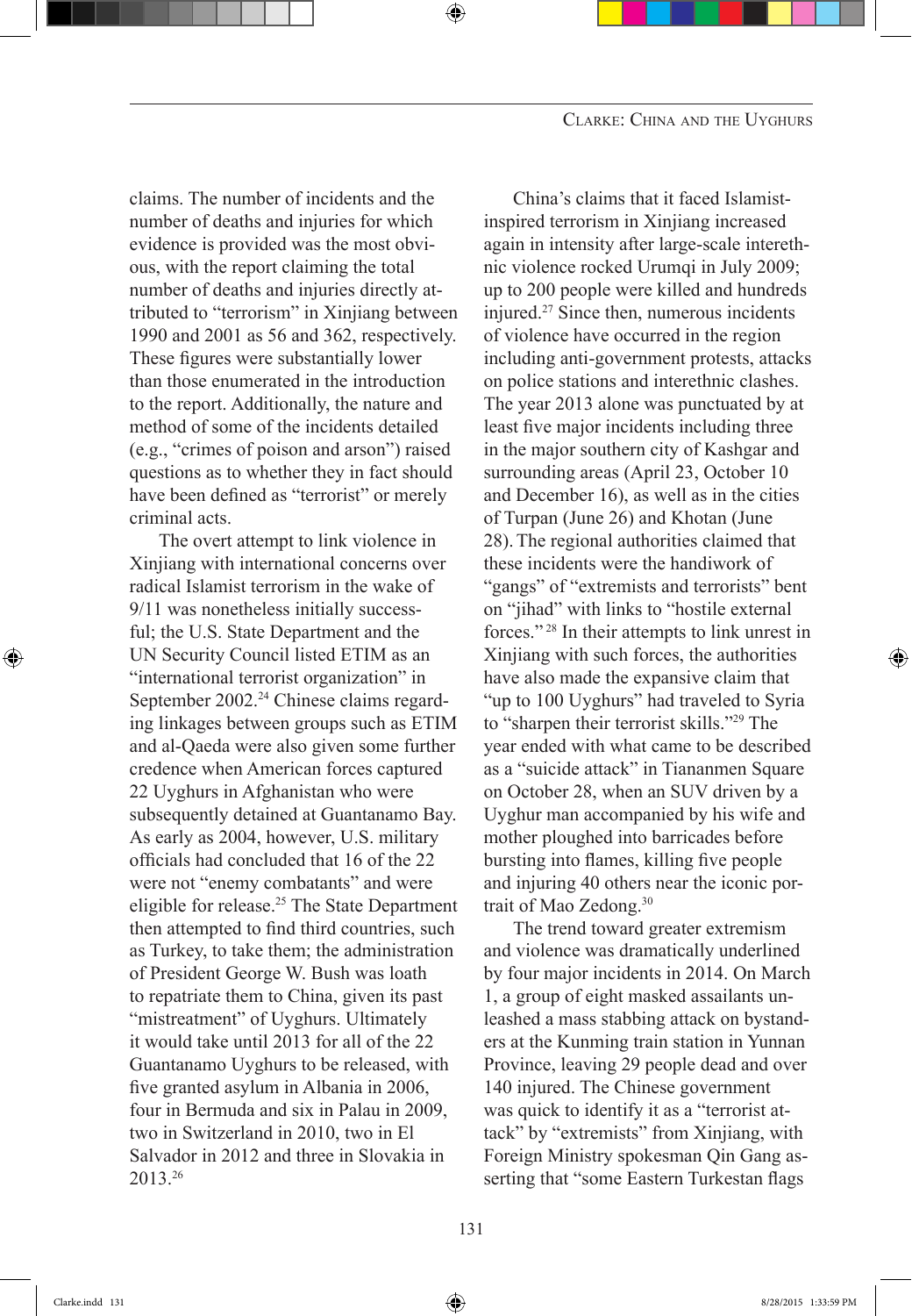were found at the scene."31 Chinese authorities subsequently reported that four of the assailants (three men and one woman) had been shot dead and a second female attacker detained by police at the scene, while the remaining three attackers (all male) were captured days after. Authorities also identified the "mastermind" of the attack as Abdurehim Kurban, indicating the likely Uyghur ethnicity of the attackers.<sup>32</sup> This attack was followed by a reported suicide bombing of Urumqi's main train station on April 30 that killed three (including the two attackers) and injured 70. On May 1, a number of assailants in two unmarked SUVs attacked an open-air market in Urumqi, killing 43 and injuring 94. Finally, in the early hours of the morning on July 28, a "mob" of Uyghurs armed with "knives and axes" attacked the local police and government buildings in Shache township in Yarkand and called for jihad against the Chinese. The authorities ultimately quelled this incident at the cost of the lives of 59 attackers and 37 civilians.<sup>33</sup>

Beijing's response to this intensifying violence has focused on three fronts: the strengthening of security and counterterrorism measures; renewed exhortations regarding the importance of stability and ethnic unity; and a renewed effort to demonstrate the links between Uyghur "terrorism" and "hostile external forces." With respect to the first issue, Beijing rapidly increased Xinjiang's internal security budget for 2014 to some \$1 billion, and President Xi Xinping now heads a specially formed committee on China's new National Security Council to deal with security and counterterror strategies in Xinjiang.34 The authorities have also stepped up repressive measures in the region, with Xinjiang CCP Chairman Zhang Chuxian calling for a "people's war" in which the state will

"exterminate" the "savage and evil separatists" who are influenced and directed by foreign "extremists."35 This has entailed not only accelerated arrests and trials of suspected "terrorists" — including public, mass sentencing rallies of Uyghur suspects — but also ongoing sweeps of Uyghur neighborhoods and mosques in search of potential militants and their weapons.36 The authorities have also attempted to elicit the assistance of ordinary Uyghurs through the offer of financial rewards for "tip-offs" to police regarding suspicious individuals and activities.<sup>37</sup> President Xi, in an effort to ensure his pet ideological project of the "China Dream" would not be derailed by such an obvious baring of China's ethnic problems, has reminded Chinese citizens that "unity and stability are blessings, while secession and turmoil are disasters. People of all ethnic groups of the country should cherish ethnic unity."38 Such rhetoric, as James Leibold has noted, rings hollow after attacks such as those in Kunming and Urumqi; clearly, the "China Dream" is not one shared by all of China's ethnic groups.<sup>39</sup>

Finally, Beijing has made a concerted effort to draw links between the Kunming attack and radical Islamists beyond China's borders in Central Asia, Afghanistan, Pakistan and the wider Middle East. Chinese government spokesmen have linked the Kunming attackers to the Turkestan Islamic Party (TIP), based in the tribal areas along the Afghanistan-Pakistan border, which it claims is a successor organization to the ETIM, a group it has previously held to be responsible for various attacks in Xinjiang.<sup>40</sup> ETIM functioned for a brief period from the late 1990s to early 2000s and effectively ceased after the death of its leader, Hasan Mahsum, during a Pakistani military operation in Waziristan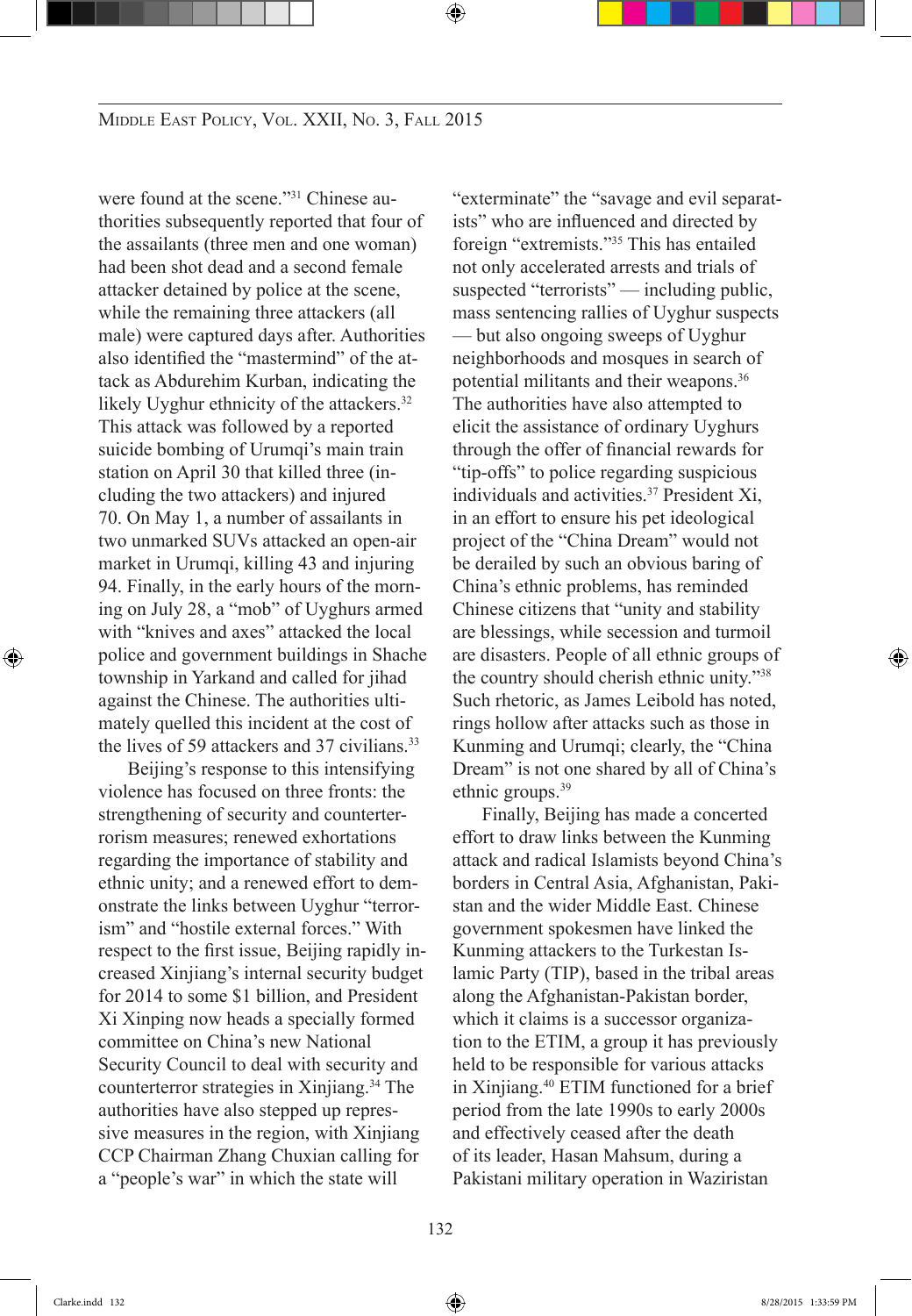in October 2003. Despite Chinese claims, there has been little concrete evidence that ETIM mounted successful attacks in Xinjiang during that time.<sup>41</sup> TIP emerged as a successor organization sometime between 2006 and 2008; it consists of 200-400 militants based near Mir Ali in North Waziristan and allied with the Pakistani Taliban and the Islamic Movement of Uzbekistan (IMU).<sup>42</sup> In contrast to its forerunner, TIP has maintained a higher profile through regular statements by its leadership regarding events in Xinjiang (its leader, Abdullah Mansour, for example, issued a statement praising the Kunming attack) and its use of the Internet as a vehicle to disseminate its calls for jihad against Chinese rule.<sup>43</sup>

As with ETIM, however, TIP's operational capabilities remain unclear. Indeed, the only attack to date that the group has directly claimed as its handiwork was the October 28, 2013 Tiananmen attack. Yet the details of that incident suggest that TIP may have been opportunistically attempting to capitalize on the event to enhance its profile, as the attack was carried out by a Uyghur man, Usmen Hasen, his wife and mother with the crude instruments of an SUV and cans of gasoline.44 This is not to suggest that the attack was not meant to cause harm but rather to note that it does not appear to bear the hallmarks of a wellorganized militant organization. In fact, due to its geographic isolation from Xinjiang, lack of resources and limited number of militants, it seems probable that TIP's influence in the region may be limited to the virtual realm of the Internet. This is not an inconsiderable problem for Beijing, and it has made clear in both word and deed that it views such influence as a threat to security. For instance, in the aftermath of the Kunming attack in March, Xinjiang

Communist Party chief Zhang Chunxian asserted that the easily accessible nature of Islamist propaganda on the Internet had facilitated such terrorism, while officials in Xinjiang announced that they had arrested over 200 people for accessing or disseminating "jihadi" videos on the Internet.<sup>45</sup>

The major attacks in 2014 suggest a much deeper problem for Beijing than simply combating small groups like ETIM and TIP. These attacks arguably represent a tipping point in the long-simmering tension between the Uyghur, on the one hand, and the Chinese state and Han Chinese society, on the other. Despite the limited evidence available as to the effectiveness of groups such as the TIP, Beijing's current rhetoric is a continuation of a campaign launched after 9/11 to portray its struggle against Uyghur separatists as part of the U.S.-led "War on Terror." Although many have noted the diplomatic benefits Beijing has achieved by aligning itself with the global anti-terrorist campaign, what has tended to pass unremarked upon is that China's "Uyghur terrorism" narrative is arguably a reflection of Beijing's inability to conceive that its policies in Xinjiang have played a role in generating violence and disaffection.46 Zhang Chunxian, in a response to a journalist's question about whether government policy had contributed to terrorism, has revealed the continuation of this mindset: "Will it [terrorism] not take place if you don't strike hard?...Terrorism is not something that happens because you fight it; it is a malignant tumor that is born from society."<sup>47</sup> Terrorism in Xinjiang is indeed born from society, but from an increasingly disenfranchised segment of Chinese society: the Uyghur.

The use of indiscriminate violence in the Kunming and Urumqi attacks and the tactical use of suicide bombers may signal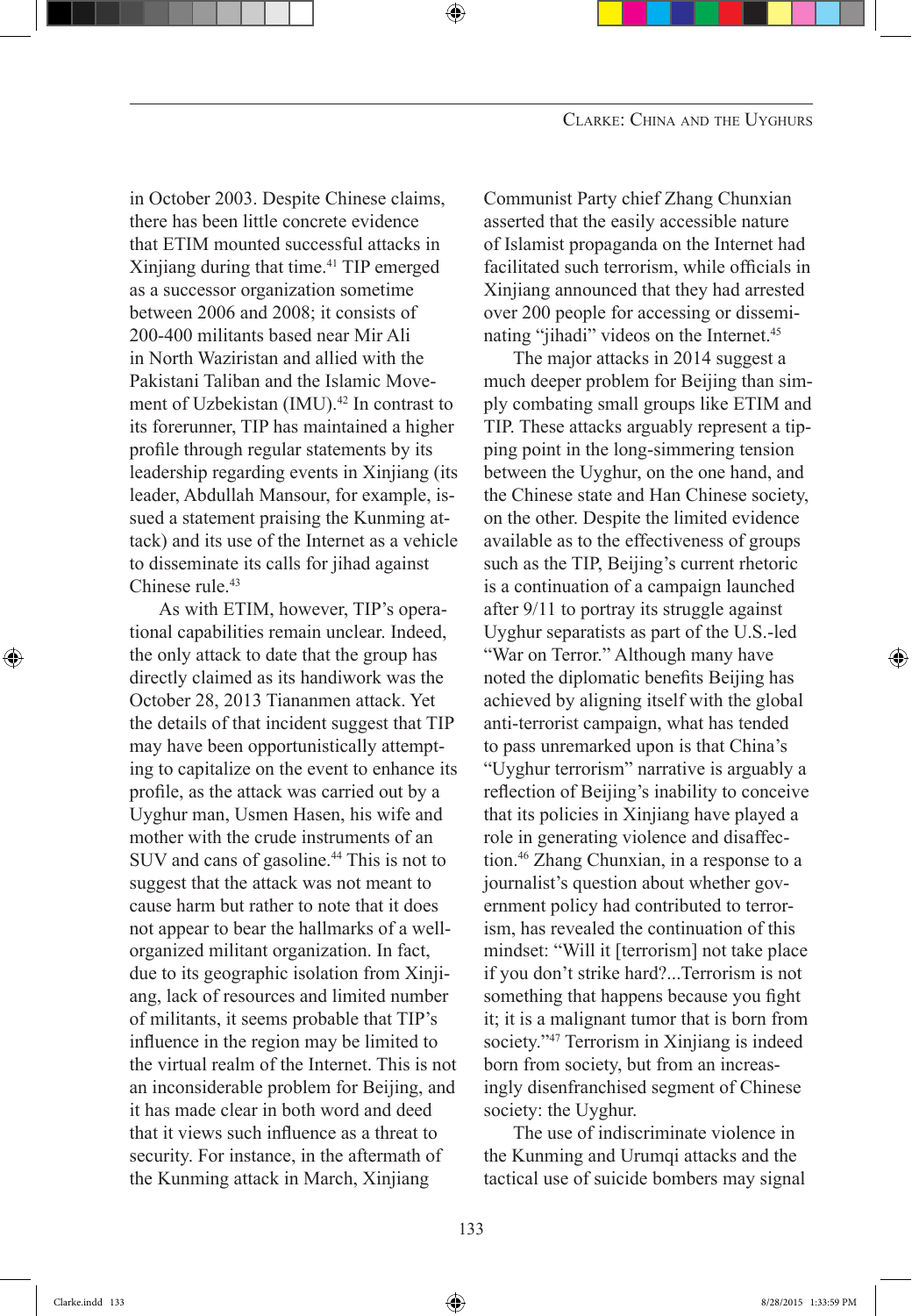a qualitative shift in the nature of Uyghur resistance. In this respect, such attacks as those in Kunming and Urumqi may be seen as harbingers of shift from what Mark Juergensmeyer has termed "ethnic religious nationalism" towards "ideological religious nationalism."48 For Juergensmeyer, the former type of nationalism is ultimately "linked to people and land" and is "ethnic" in the sense that it refers to "communities bound by race, history or culture who feel oppressed…and who wish to establish a political identity of their own, usually in a geographical region native to them."<sup>49</sup> Emblematic of this type of nationalism is activists' "fusion" of the religion of their ethnic community "with a slogan of liberation for oppressed people."50 Since the formation of the PRC, this type of nationalism has been at the core of Uyghur resistance to rule from Beijing; the Uyghurs' Islamic religious identity has become a key marker of difference and resistance to an ethnically non-Uyghur and avowedly atheist state.

The recent upswing in violence, however, including the use of suicide bombings and the targeting of public spaces to cause indiscriminate casualties, suggests that at least some Uyghurs may be in the process of reframing their struggle as an ideological and religious one. In this context, Jurgensmeyer notes that, while 'the ethnic approach to religious activism politicizes religion by employing religious identities for political means, an ideological approach does the opposite," i.e., it "tries to make politics religious." Ideological religious nationalism, therefore, "embraces religious ideas as the basis for politics," and "national aspirations become fused with religious quests for purity and redemption. Religious justice replaces secular law as the pillar of governmental authority." Importantly, ideological religious nationalists find the "enemy" not only in a rival ethnic group (as do ethnic religious nationalists), but also within their own ethnic community.<sup>51</sup>

The July 30, 2014, assassination of Jume Tahir, the imam of Kashgar's Id Kah mosque and deputy president of the Xinjiang Islamic Association, fits into this pattern. Tahir had figured heavily in the authorities' previous efforts to denounce "religious extremism." His assassination by a group of Uyghur men suggests that at least some Uyghurs may be beginning to target co-ethnics whom they view to be "collaborators" with the state.<sup>52</sup> Externally based groups such as TIP have also been actively framing violence in Xinjiang in ways consistent with an ideological religious-nationalist approach. In the wake of the October 2013 Tiananmen attack, for example, TIP released a video claiming the attack and warning Beijing that it was the harbinger of a Uyghur "awakening": "O Chinese unbelievers, know that you have been fooling East Turkestan for the last 60 years, but now they have awakened. The people have learned who is the real enemy and they returned to their own religion. They learned the lesson."53 TIP spokesman Abdulheq Damolla also praised the Urumqi bombings of March 2014, asserting that they "would fill the suppressed hearts of believers with joy, and fill the apostates and infidels' hearts with fear."<sup>54</sup> Abdulheq continued by lauding his "mujahedeen brothers" for "the voluntary act that you carried out…when the filthy paws of Chinese leader Xi Jinping were stepping onto our motherland East Turkestan." 55 "Taking part in this soldierly act," he continued, "proves that the Muslims of East Turkestan will never welcome the Chinese immigrant invaders." Significantly,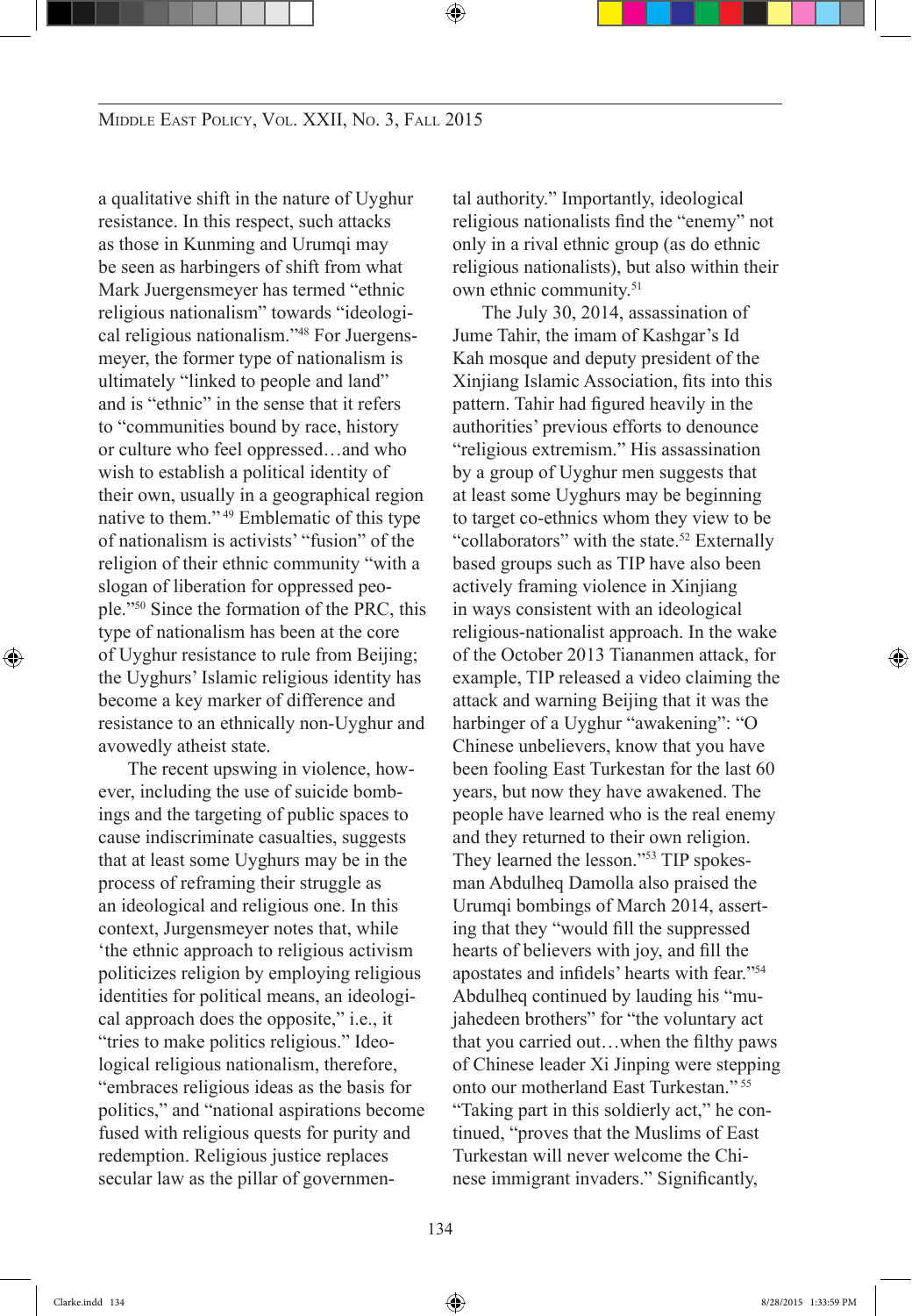Damolla did not refer in his statement to "Uyghurs" but rather only to "the *Muslims* of East Turkestan" and "immigrant Chinese invaders" in an effort to clearly link the struggle of Uyghurs to the perceived "persecution" of Muslims by non-Muslim states and societies that is so often central to the rhetoric of contemporary Islamists.

#### **CHINA IN CENTRALASIAAND THE MIDEAST**

Geopolitics has always played a crucial role in determining the relationship between China and Xinjiang. This is no less the case when addressing the issue of the importance of the Uyghurs for China's foreign policy. In the mid-twentieth century, for example, when Uyghur and Kazakh nationalists proclaimed an independent East Turkestan Republic (ETR) in the northwest of Xinjiang in 1944, it was done with significant support from the Soviet Union. When Mao Zedong's communists triumphed over Chiang Kai-shek's Guomindang (GMD) in 1949, the Soviet Union facilitated the PLA's "peaceful liberation" of Xinjiang and the absorption of the ETR into the new People's Republic. During the Cold War, the Uyghur issue remained marginal in the context of China's foreign policy. This was due to three major factors: the initially close Sino-Soviet ties during the 1950s, the subsequent international isolation of China during the 1960s at the height of Maoism, and a general lack of knowledge about Xinjiang and the Uyghur at the global level.

For the subsequent four decades, the periodic reemergence of the issue of Uyghur separatism was largely isolated within the context of Beijing's relationship with Moscow. While the immediate post-1949 years of Sino-Soviet comity ensured that the issue effectively disappeared from the

international spotlight, the souring of Sino-Soviet relations in the 1960s provided Moscow with the opportunity to meddle. For example, when around 60,000 Uyghurs and Kazakhs fled Xinjiang for Soviet Kazakhstan in 1962 due to famine and persecution, Moscow attempted to incite further ethnic unrest in order to undermine China's control of the region and encouraged the organization of Uyghur advocacy groups by émigré leaders in Soviet Central Asia.56 Throughout the Cold War, official Chinese pronouncements on the issue also significantly referred to Uyghur "separatism" in veiled terms, reflecting Beijing's concern to keep the issue contained. Uyghur opposition was framed ideologically as the work of "reactionary" and "pan-Turkist" nationalists from the exploitative pre-liberation-era "feudal" classes.

In the Middle East, the Uyghur issue was also subsumed during the Cold War by China's diplomatic overtures in the 1950s and 1960s that appealed to the "anti-imperialist" sentiment of many of the regimes in the region. China's foreign policy in the Middle East in this period was guided by Mao's "intermediate zone" theory: the prevailing contradiction in the post- World War II world lay not between the United States and the Soviet Union (as the Kremlin then maintained), but between U.S.-led Western imperialism and Asian, African and Latin American states.<sup>57</sup> This, as Yitzhak Shichor has noted, "reflected its [China's] belief that Middle Eastern problems had been created by the great powers to justify their intervention and they prevented a settlement of these problems to justify their continued presence."58 From this theoretical position flowed China's subsequent support for national-liberation movements throughout the Third World, including the supply of limited quantities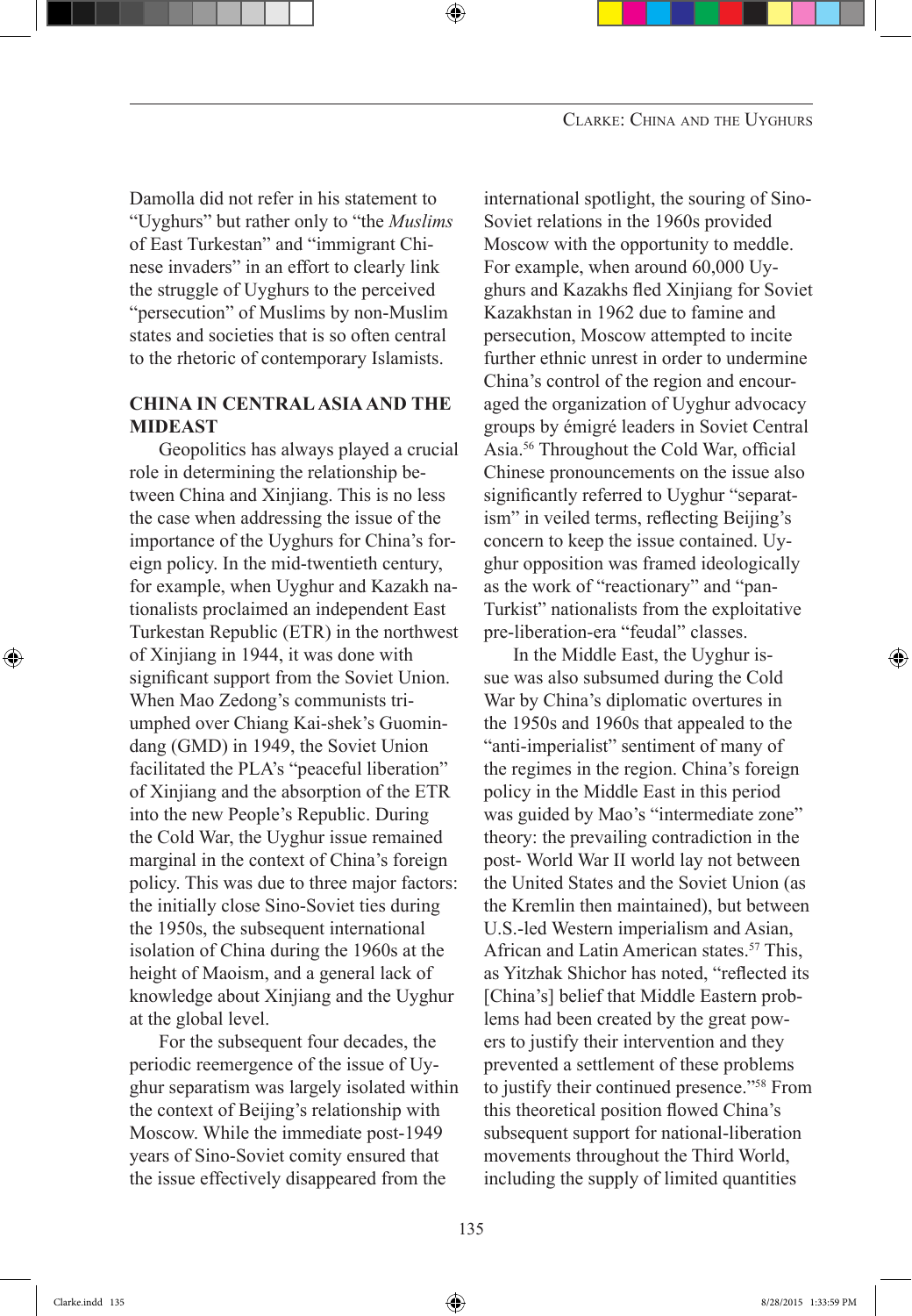of small arms, with the Middle East being no exception.<sup>59</sup>

China's relative international isolation from the late 1950s through the late 1970s and its activist diplomatic championing of national-liberation movements in the Third World also made it very difficult for two of the most prominent Uyghur exile leaders, Mehmet Imin Bughra and Isa Yusuf Alptekin (both of whom had fled to Turkey after 1949), to gain significant traction for their cause. Apltekin, who assumed leadership of the Uyghur community in Turkey upon Bughra's death in 1964, focused on a two-track approach. First, he actively sought to cultivate links to Turkish political and military leaders with pan-Turkist leanings, most notably Suleyman Demirel and Turgut Ozal. Internationally, Apltekin attempted to enlist support for Uyghur nationalist claims through a broad appeal to anti-communist sentiment in the Muslim world, the nonaligned developing world and Taiwan.<sup>60</sup> These efforts bore little fruit due to Beijing's limited ties with Turkey, its ideological offensive in the Third World, and its ability to ideologically paint such figures as Bughra and Alptekin as reactionary elements aided and abetted by both "Soviet revisionism" and "reactionary Turkey."61 For these reasons, the Uyghur and Xinjiang issues were never truly embedded into the prevailing global geopolitical discourse of the Cold War.

This situation changed dramatically with the fall of the Soviet Union in 1991 and most of these constraints were removed. As noted earlier, China's strategy after the fall of the Soviet Union was to open Xinjiang to Central Asia in order to achieve economic growth and ensure the stability and security of its Central Asian frontier. The opening to Central Asia also held the potential for Uyghur communities in the now-independent Central Asian republics to re-establish links with the Uyghurs of Xinjiang. Uyghur organizations in the Central Asian republics, particularly Kazakhstan and Kyrgyzstan, in which an estimated 250,000 Uyghurs resided, proliferated in the early 1990s and resulted in widespread advocacy of greater autonomy for the Uyghurs of Xinjiang.<sup>62</sup> These two factors combined with a third — concern to resolve border disputes left over from Sino-Soviet acrimony — to spur China to rapidly establish relationships with the independent Central Asian states. All three major Chinese interests — economic ties, separatism and border demarcation — were, for example, explicitly raised by Chinese premier Li Peng on his diplomatic tour of Central Asian capitals in April 1994. They were central to the establishment in 1996 of the multilateral talks among China, Russia, Kazakhstan, Kyrgyzstan and Tajikistan, thereafter called the "Shanghai Five" (S-5).<sup>63</sup>

The inclusion and ongoing importance of the issue of "separatism" within the multilateral framework of the S-5 reflected solely Chinese interests, as none of its partners in these groupings themselves face serious separatist challenges. From 1996 to 2000, China succeeded through the S-5 process and its increasing close bilateral relations with Kazakhstan and Kyrgyzstan to effectively neutralize Uyghur advocacy organizations in Central Asia. Indeed, the 1998 S-5 joint statement, in a clear reference to such organizations, stated that the member states would not, "allow their territories to be used for the activities undermining the national sovereignty, security and social order of any of the five countries." Over the course of the next two years, regional developments, including the consolidation of the Taliban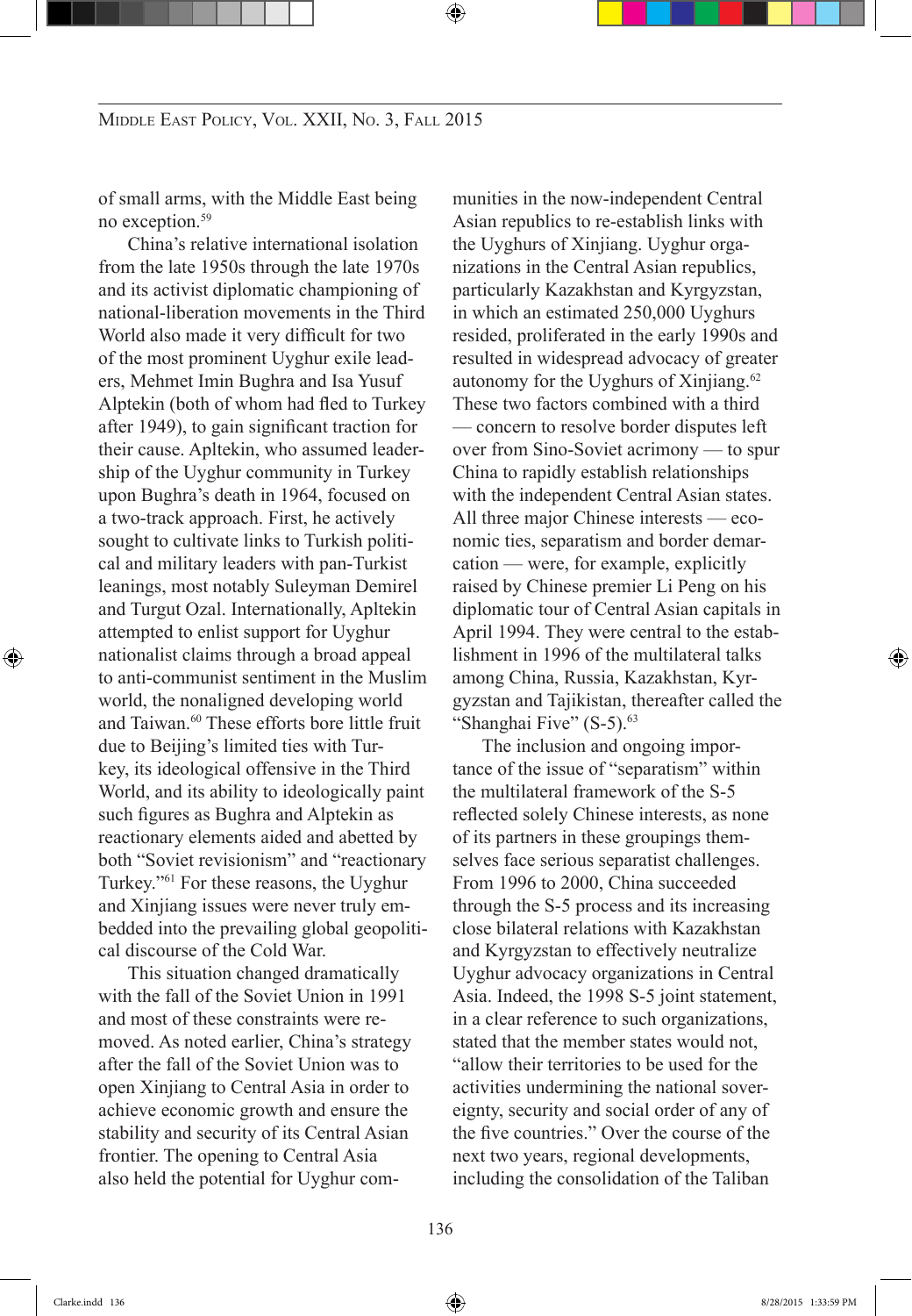in Afghanistan and the intensification of the insurgency of the Islamic Movement of Uzbekistan in the Ferghana Valley, assisted China in its ability to persuade its S-5 partners to take a stronger stance on what it increasingly termed the "three evils" of "separatism, extremism and terrorism."64 These issues became a foundational concern for the S-5's successor organization, the Shanghai Cooperation Organisation (SCO), when it was inaugurated on June 14, 2001, in Shanghai. One of the SCO's first acts was to adopt the Shanghai Covenant on the Suppression of Terrorism, Separatism and Religious Extremism declaring the organization's intent to establish a regional response to the perceived threat of radical Islam.<sup>65</sup>

The impact of 9/11 was in many respects contradictory for Beijing. On the one hand, the "tilt" of the majority of Central Asian republics toward the United States after the invasion of Afghanistan undermined China's diplomatic gains in the region since the mid-1990s, particularly the SCO. For example, in 2001 and 2002 all of the Central Asian states except Turkmenistan signed military-cooperation and base-access agreements with the United States, and received significant economic-aid packages.<sup>66</sup> Since that time, however, Beijing has been able to reassert its role in the region both bilaterally and multilaterally through the SCO. A key element in this process has been its promotion of a normative framework for interstate relations in Central Asia, particularly via the SCO, which privileges the maintenance of "stability" and non-interference in the "internal affairs" of member states.<sup>67</sup> This has been reflected in the establishment and operation of the SCO's "Regional Anti-Terrorism" center in Tashkent (Uzbekistan), the SCO's joint annual military

exercises since 2003, and the organization's response to the Tulip Revolution in Kyrgyzstan and the Andijan Incident in Uzbekistan in March and May 2005, respectively. China's success in embedding the normative values of "stability" and "non-interference" within the SCO was best illustrated by the fact that, at the August 2008 summit meeting in Dushanbe, Tajikistan, Russian President Dmitry Medvedev attempted (but ultimately failed) to get the SCO's unconditional support for its incursion into Georgia.<sup>68</sup> Moreover, since 2001, China, by virtue of bilateral security agreements with key Central Asian states (Kazakhstan and Kyrgyzstan) and police/ security cooperation through the SCO, has successfully extradited a significant number of alleged Uyghur "separatists and terrorists" from Kazakhstan, Kyrgyzstan and Uzbekistan.<sup>69</sup>

While Beijing has been successful in convincing the governments of the Central Asian states to accede to its conception of the Uyghurs as "terrorists, extremists and separatists," the same cannot be said for the general population of key Central Asian republics. In recent years, the Uyghur population in these states has been very critical of the Kazakh and Kyrgyz governments for "colluding" with China in extraditing alleged Uyghur "terrorists." The July 2009 unrest in Xinjiang, for example, prompted some protests among the Uyghurs in these states, although both governments remained circumspect in their reactions.70 The cause of the Kazakh and Kyrgyz governments' subdued responses to the Xinjiang unrest stems not only from their own interest in maintaining domestic stability but also their countries' SCO and economic relationships with China. By the late 2000s, China accounted for 34 percent of Kyrgyzstan's foreign trade and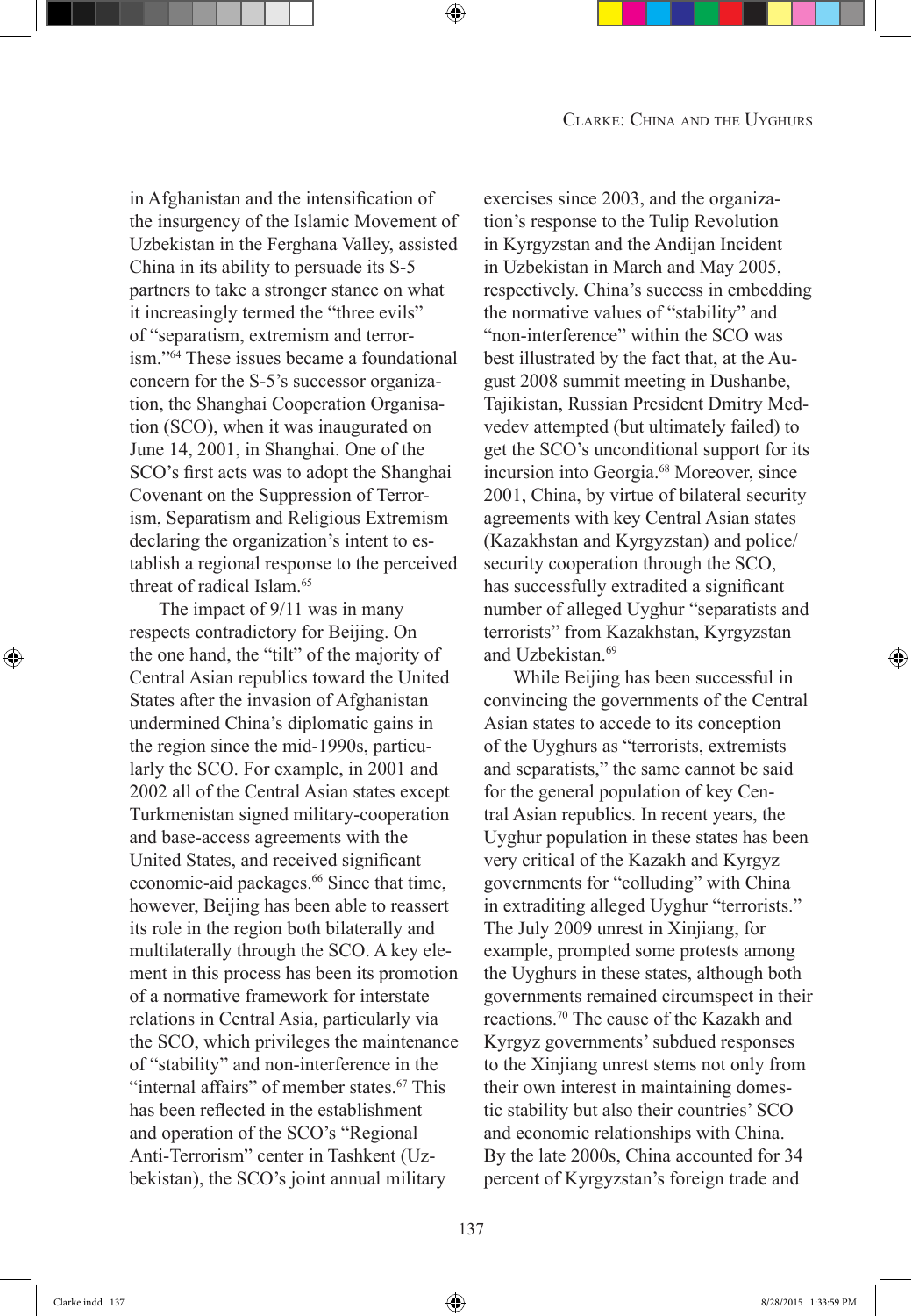15 percent of Kazakhstan's, while Chinese companies had also expanded significantly into these countries.71 Therefore, it is not surprising that a Uyghur protest organized by the Uyghur Friendship Society (Ittipak) in the Kyrgyz capital of Bishkek on August 10, 2009, for example, was dispersed by Kyrgyz police and its leaders detained on the basis that Kyrgyz officials did not wish to see Sino-Kyrgyz relations damaged by activities of the Uyghur diaspora.72

Beyond the Uyghur issue itself, Central Asian publics, especially in Kazakhstan, remain ambivalent at best and fearful at worst about Chinese intentions in the region. Kazakhs are generally concerned about potential Chinese territorial and demographic expansion into Central Asia and economic domination of Kazakhstan, particularly of its energy sector.<sup>73</sup> China's government-to-government relations with Central Asia, particularly Kazakhstan and Kyrgyzstan, therefore remain solid from Beijing's perspective. China's image among the publics of these states, however, is tarnished by the perceived ill-treatment of the Uyghurs in Xinjiang and fears regarding Beijing's influence in Central Asia. Sebastien Peyrouse and Marlene Laurelle have also noted that many Central Asian China experts are highly critical of what they judge to be Beijing's political, economic and social "marginalization" of the Uyghurs in Xinjiang, arguing that the "Chinese refusal to listen to any autonomist demands, even cultural ones, can only encourage radical separatism to take root."74

In the context of the wider Islamic world, however, the Uyghur issue has had only moderate resonance. Many Islamic states, particularly in the Middle East, have for the majority of the past decade perceived China to be not only a major source

of investment and a reliable customer for oil and gas but also a potential foil for U.S. dominance in the region.<sup>75</sup>

Indeed, the lack of censure from the wider Islamic world for China's ongoing repression of Uyghur dissent has been remarkable. Most significant here was the tepid response to this event from major Arab states that are usually vociferous advocates for "repressed" Muslims, such as Egypt and Saudi Arabia.76 Others overtly sided with Beijing's handling of the Urumqi violence. For example, Sudan's ambassador to China, Mirghani Mohamed Salih, asserted, "The measures adopted by the Chinese government after the riot aim to defend its sovereignty, safeguard social stability, and protect people's lives and property"; the "incident had an obvious political motivation and had nothing to do with Islam."<sup>77</sup> More recently, in the wake of the March 1, 2014, Kunming knife attacks, Turkey, Jordan, Egypt and the Palestinian Authority all strongly condemned them as "terrorist" attacks without mentioning the Uyghur issue.78

There are two exceptions to this general lack of traction for the Uyghur issue at the official level in the Muslim world. Throughout recent decades, Turkey has expressed a strong concern for the fate of the Turkic Uyghurs. Indeed, after the fall of the Soviet Union, Turkey mounted a diplomatic offensive in newly independent Central Asia that also had an impact in Xinjiang. The basis for Turkey's interest stems from its longstanding ethnic and cultural affinities with the Uyghurs and a perception of them as an "authentic" Turkic people suffering under Chinese rule. This sentiment was most recently expressed by Turkish Prime Minister Recep Tayyip Erdogan when he likened Beijing's treatment of Uyghurs to "genocide" and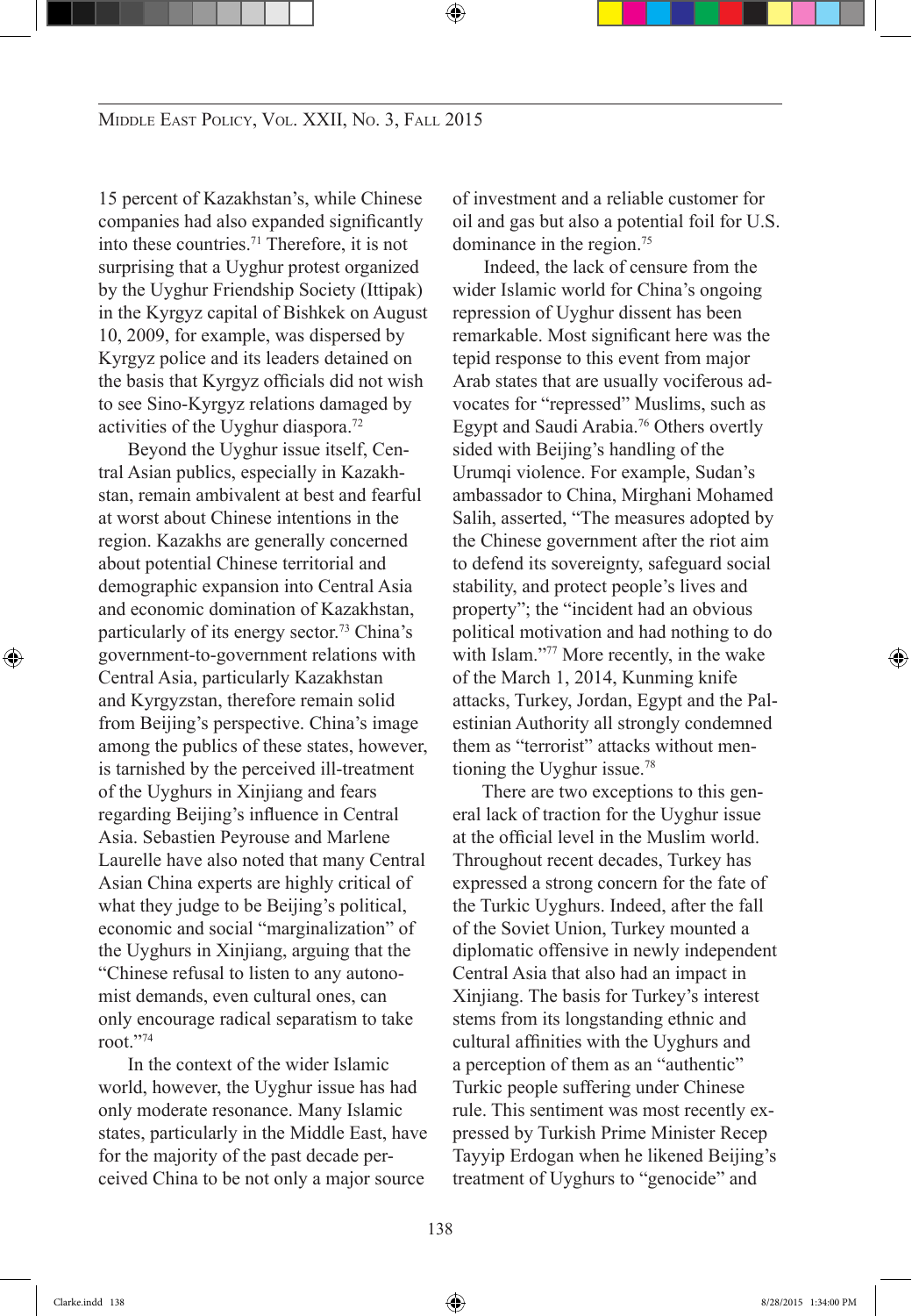called for China to "abandon its policy of assimilation" in the wake of the Urumqi unrest.<sup>79</sup> Iran's clerical establishment has called on the Organization of the Islamic Conference (OIC) to intervene on behalf of the Uyghurs, while Ayatollah Jafar Sobhani asserted that Muslims in Xinjiang had been "mercilessly suppressed" by "yesterday's communist China and today's capitalist China." At the official and diplomatic levels, however, Iran has been more circumspect, suggesting that the regime is not willing to damage its strong diplomatic, economic and military relationship with China simply to gain some prestige in the Islamic world.<sup>80</sup>

As with the case of the Central Asian republics, Beijing's success in isolating government-to-government relations from the Uyghur issue has not been matched by a neutralizing of adverse public opinion in the Islamic world. While Indonesia, for example, has officially maintained the position that Xinjiang is an "internal affair," groups such as the Indonesian Chinese Muslim Association (PITI) and the Muslim-based Prosperous Justice Party (PKS) openly criticized China's "brutality" in Xinjiang and called for Muslim "solidarity" with the Uyghurs after the July 2009 Urumqi violence.<sup>81</sup> In Egypt, Essam al-Erian, a leader of the Muslim Brotherhood, argued that the official silence of his country (and other Arab states) on the July 2009 violence in Urumqi was based in part on a desire to avoid drawing attention to their own intolerance of dissent: "They make the same systematic separation of opponents, of Islamic groups, of opposition groups, and they arrest many and they kill many. How could they criticize the Chinese? They are in the same boat."82

Another major factor driving such official insouciance has been the growth

of China's economic presence throughout the Middle East. China has emerged over the past decade as a leading exporter of goods and services to the region; a major importer of oil, natural gas and other resource commodities; and a market for capital investment.<sup>83</sup> In 2012, for example, China overtook the United States as the major trading partner of all of the Persian Gulf states.<sup>84</sup> Even in the wake of the Arab Spring, China's diplomacy in the region, John Calabrese argues, is characterized by an almost ruthless pragmatism based on the judgment that "China's future relationship with the state is ultimately more important than its ties with particular regimes.…Chinese officials have kept all options open in order to limit the damage to China's long-term economic interests."85 This is consistent with China's strict "noninterference" principles, a centerpiece of its foreign policy since the end of the Cold War. This logic also explains, in part, China's consistent veto of UN resolutions with respect to the ongoing crisis in Syria.<sup>86</sup>

#### **CONCLUSION**

Illustrative of the global pitfalls now arising from Beijing's management of the Uyghur and Xinjiang issues was the brief furor surrounding the arrest and, ultimately, the harsh sentencing of prominent Uyghur academic Ilham Tohti in 2014. Tohti, as noted earlier, was sentenced to life in prison for using his Uyghur and Chineselanguage website, Uygurbiz, to "spread lessons containing separatist thoughts," incite "ethnic hatred" and "separate Xinjiang from China." Many observers noted at the time that Beijing's repression of Tohti was "fruitless," not only because it denied China "a critical Uighur viewpoint and an alternative approach to the deteriorating situation in Xinjiang" but also "subjected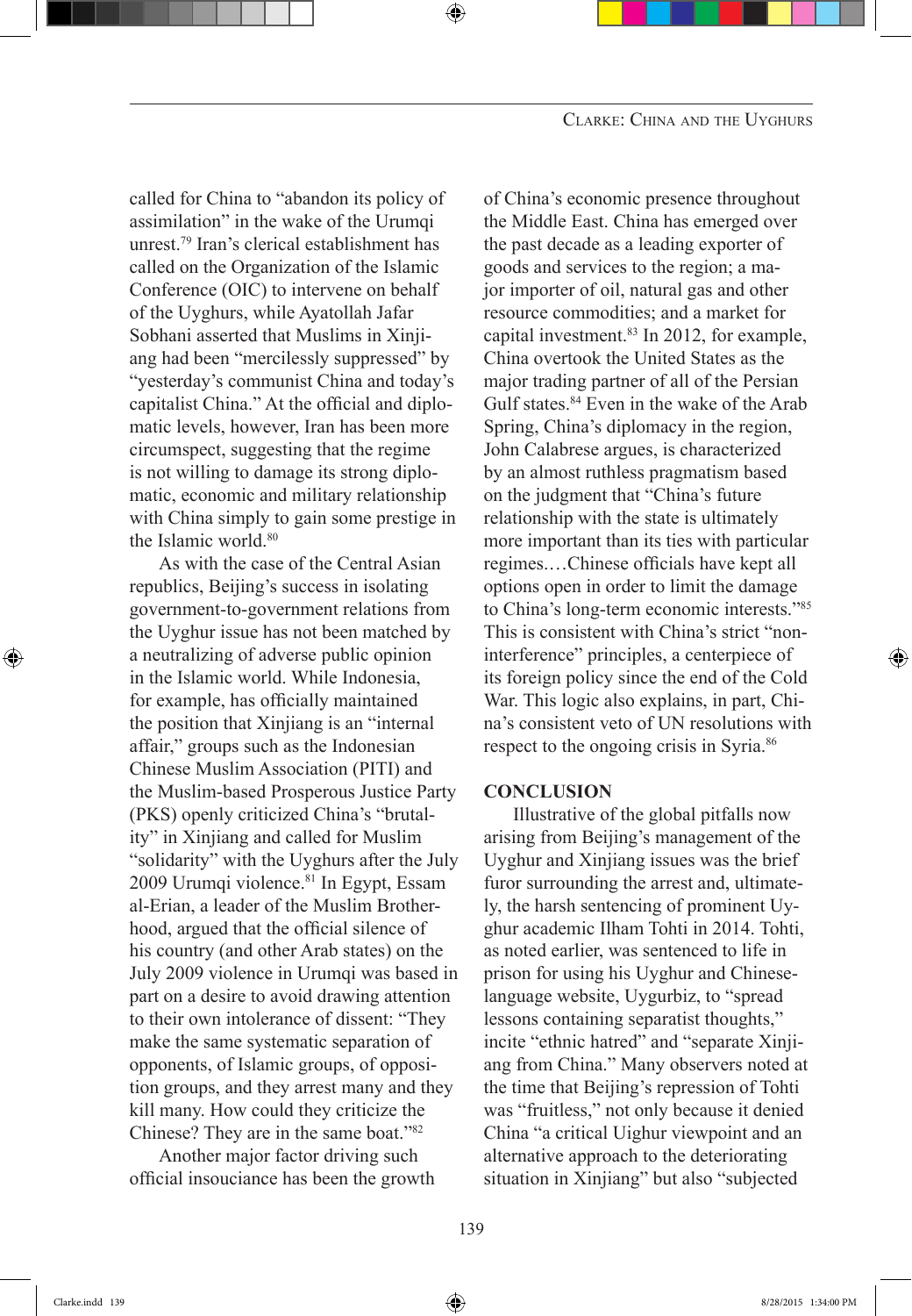itself yet again to international opprobrium" from Western governments and various human-rights NGOs.<sup>87</sup>

What was missing from such reactions to the Tohti affair, however, was comment on the significance of Beijing's framing of the issue as both domestic and international. Days after Tohti's arrest, for instance, the CCP's English-language mouthpiece *Global Times* published a revealing article. "Tohti," the article claimed, "is no ordinary Joe" but someone with links to the World Uyghur Congress and the West who has used his position to give "aggressive lectures in class" on the Uyghur issue.<sup>88</sup> Moreover, through his criticism of the Chinese government and his questioning of whether such acts as the October 28, 2013, incident in Tiananmen Square constituted "terrorism," Tohti "was attempting to find a moral excuse for terrorists." Most damningly, the editorial suggested that the academic was the "brains" behind the "terrorists," who without such guidance would "be like a clueless mob."<sup>89</sup> Meanwhile, in the final verdict at Tohti's trial on September 23, 2014, the court declared that he had "built a criminal syndicate" that was

organized…to write, edit, translate and reprint articles seeking Xinjiang's separation from China. The articles attacked China's ethnic, religious, economic and family-planning policies, and incited ethnic hatred by distorting the causes of a number of riots and disputes that occurred in Xinjiang and Beijing.<sup>90</sup>

The court statement also contained the pointed criticism that Tohti had "colluded with foreign groups and individuals in hyping incidents related to Xinjiang with the aim of making domestic issues international<sup>"91</sup>

The irony here is that Beijing has facilitated the internationalization of the issue. Beginning in the early 1990s, Beijing made the issue of Uyghur "separatism" or "splittism" a key concern in its bilateral and multilateral diplomacy with the states of Central Asia. Governments in the region committed to a zero-tolerance approach to potential Uyghur "separatist" activism in their countries as the bedrock of their expanding relationships with Beijing.<sup>92</sup> This approach was also extended to China's relations with Turkey, where a major Uyghur population had migrated after Xinjiang's absorption into the PRC in 1949.<sup>93</sup> However, as we have seen, the attacks of 9/11 and Washington's subsequent commitment to a "war on terror" provided Beijing with a major opportunity to convince the international community that its repression of Uyghur dissent was justified, as it too faced Islamist-inspired terrorism in Xinjiang. Since that time, Beijing has regularly sought to embed the Uyghur issue into the discourse of the "war on terror," blaming the periodic violence in Xinjiang upon externally inspired Islamist terrorism. If there is any doubt that this effort remains an ongoing concern for Beijing, one need look no further than China's attempts in 2014 to link violence in Xinjiang to the radical Islamist threat *du jour* — the rise of the Islamic State in Iraq and Syria (ISIS). China's envoy to the Middle East, Wu Sike, for instance, stated on July 23, 2014, that after consultations with various governments in the region, including Iraq, "up to 100" Chinese nationals, mostly "East Turkestan elements," were fighting with various Islamist groups in Syria and Iraq, including ISIS.<sup>94</sup>

The Obama administration's statement on Tohti's sentencing, not only expressing deep concern over his fate but also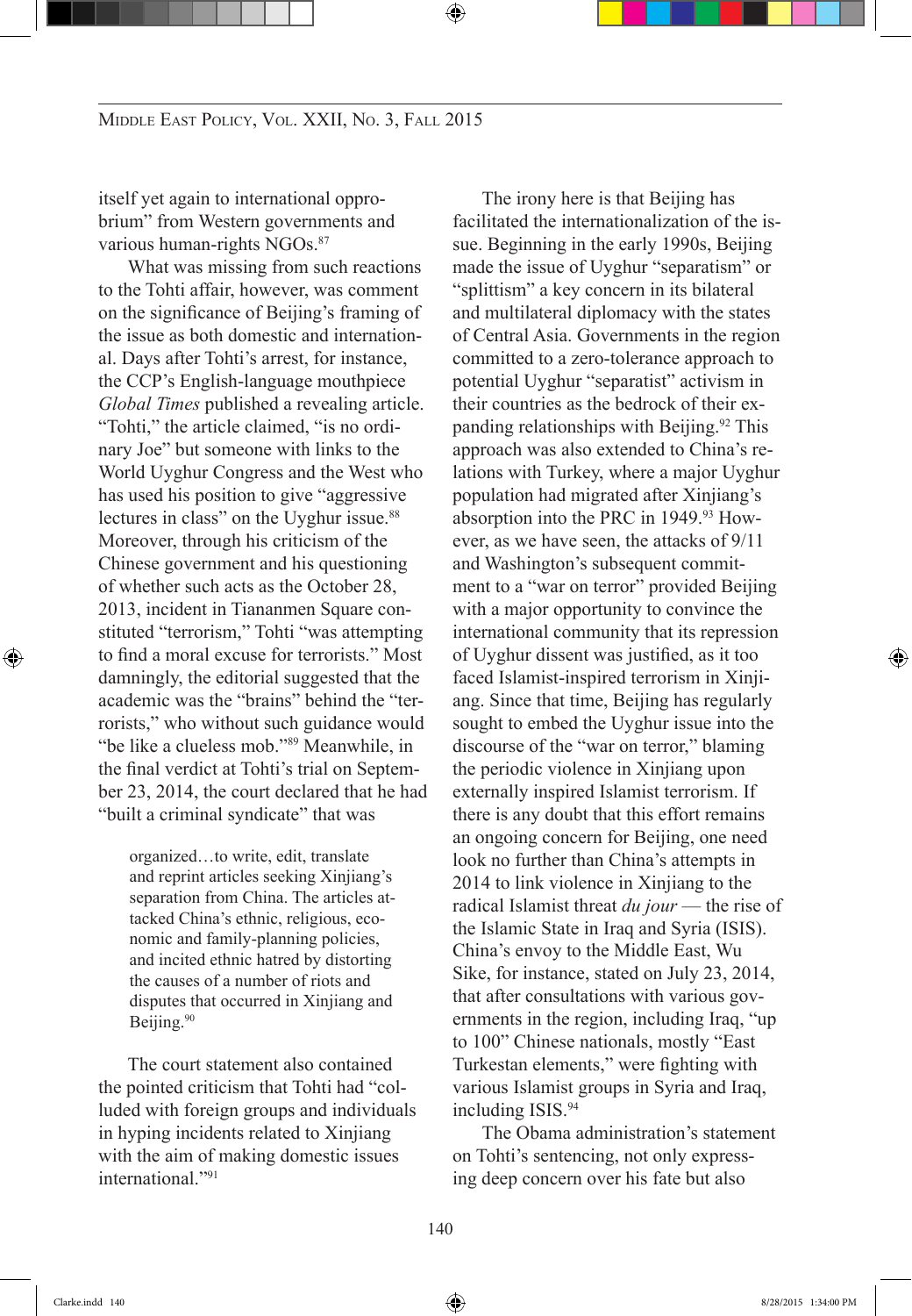portraying him as a "civil-society leader" promoting interethnic dialogue between Uyghur and Han, also drew a strident response from Beijing linking the Uyghur, Xinjiang and the ISIS threat. *Xinhua,* for instance, editorialized that such lauding of "criminals as human-rights fighters" demonstrated the West's "deep-rooted belief that China has colonized Xinjiang" and its desire to "hype Xinjiang-related incidents with the aim of making domestic issues international." "As the warplanes of the United States and its allies bomb the Islamic State," it continued, China's "painstaking efforts to eradicate the three evil forces of terrorism, separatism and extremism in Xinjiang should have been viewed as part of the world's antiterrorism endeavors. Ilham Tohti should be denounced as a criminal threatening the peace and security of a country."<sup>95</sup>

Beijing's strategy of internationalizing the Uyghur issue has now become a double-edged sword. Its heavy-handed response to the recent upswing in violence in Xinjiang has been one contributor to this. President Xi Jinping's call for a "people's war" to make terrorists "like rats scurrying across the street"<sup>96</sup> has resulted in an increased security presence in the region, including mass arrests of suspected "terrorists" and their sympathizers and regular house-to-house sweeps in search of suspected militants. Thousands of CCP cadres have been dispatched to the countryside to "educate" the population regarding the threats of Islamism and the virtues of "ethnic unity" and "stability."<sup>97</sup> In parallel, the authorities have fallen back upon their default strategy for combating Uyghur dissent — attempts to control Uyghur religious and cultural practices. Since the beginning of 2015, there has been renewed emphasis on longstanding policies such as

restricting religious observance by state employees, party members and the young, and attempting to limit outward expression of Islamic identity such as beards and headscarves. Predictably, such policies have been counterproductive; many Uyghurs increasingly adopt such outward markers of their ethnic identity as a symbolic form of resistance to Chinese rule.<sup>98</sup>

More significantly, Beijing's approach is not only being questioned by Western governments and human-rights organizations; it is creating dilemmas for China in the Middle East. China has long fostered pragmatic ties with major states in the region, based on its growing energy needs and economic clout and on its role as a brake on the meddlesome tendencies of the West, the United States in particular.<sup>99</sup> However, its role (alongside Putin's Russia) in the provision of diplomatic, military and economic support to the Assad regime in Damascus puts it in a difficult position with some of its key partners in the region, such as Saudi Arabia and Turkey, which have clearly backed Assad's opponents. Beijing's motives have largely stemmed from its broad interest in undermining Western-led intervention and the potential implications for Xinjiang, should Assad fall and create an Islamist haven.<sup>100</sup>

Yet China's equivocation on the Syrian crisis and its own hard line toward the Uyghurs have nonetheless made it a target for some of the Middle East's new wave of radical Islamists. In an address in Mosul on July 4, 2014, the self-styled ISIS "caliph," Abu Bakr al Baghdadi, declaimed that "Muslim rights are forcibly seized in China, India, Palestine" and a host of other countries before exhorting his supporters to take up the fight against such "oppressors."<sup>101</sup> Here, China's repression of the Uyghur in Xinjiang and its ambiguous role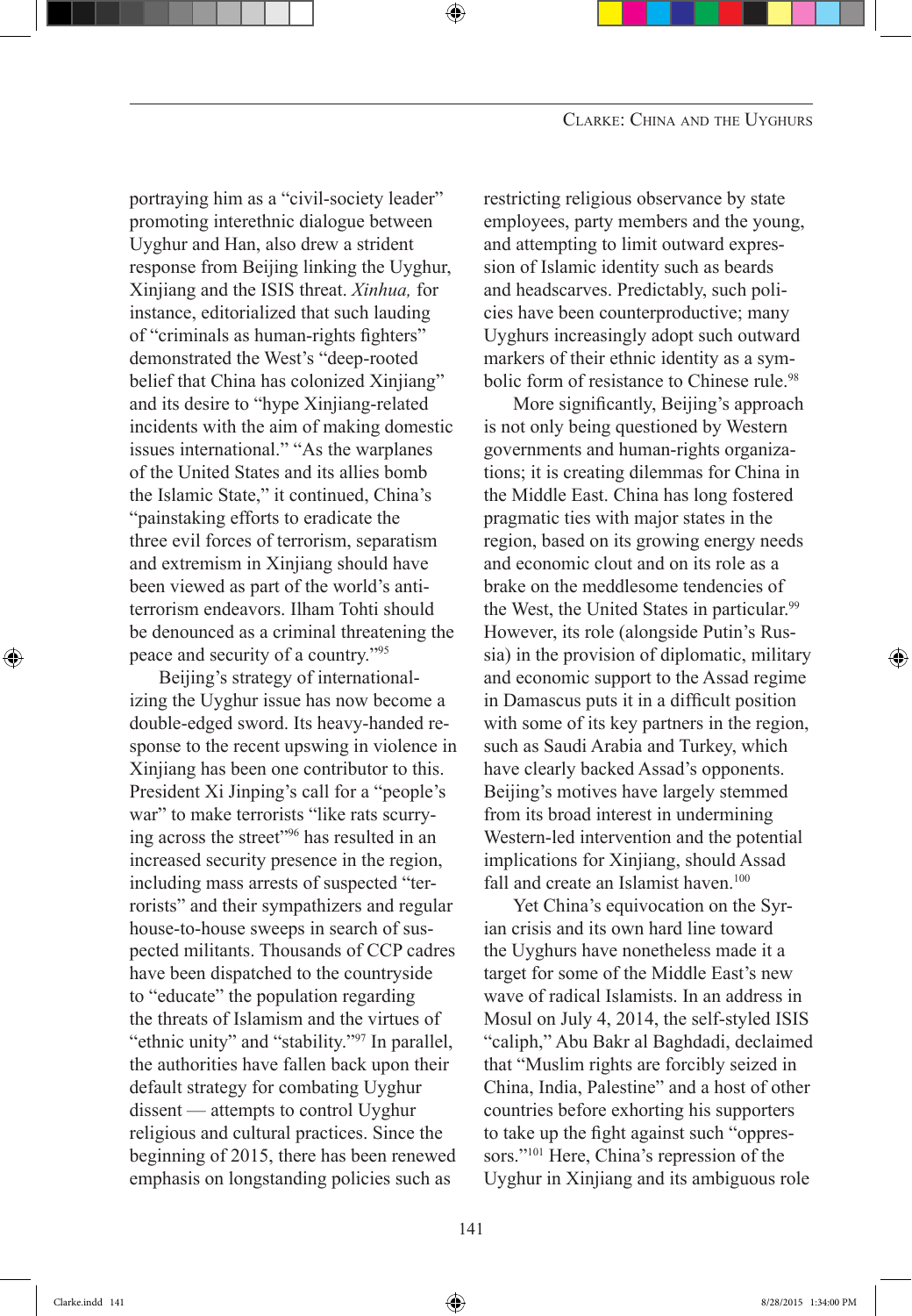in the fractured Middle East have intersected to embed the Uyghur issue firmly in the discourse of globally oriented radical Islamism. This poses significant dilemmas for Beijing's foreign policy and its approach in Xinjiang. Does China now, in light of the apparent threat posed by ISIS to China and the reported involvement of Chinese nationals, reassess its approach to the Syrian crisis and consider deeper

cooperation in international efforts to combat ISIS? This would undermine much of Beijing's strategy in the region focusing on China's strict adherence to principles of non-interference and its role as a counterweight to the United States. Finally, will Beijing recognize in time that its hard line in Xinjiang is giving oxygen to the radical Islamism that it fears the most?

1 Dru C. Gladney, "Xinjiang: China's Future West Bank?" *Current History* (September 2002): 267.

2 Wang Lixiong, "Excerpts from 'My West China, Your East Turkestan' — My View on the Kunming Incident," http://chinachange.org/2014/03/03/excerpts-from-my-west-china-your-east-turkestan-my-view-on-thekunming-incident/.

 Rafeollo Pantucci and Alexandros Petersen, "China's Inadvertent Empire," *National Interest* (Nov/Dec 2012): 30.

5 James A. Millward, *Eurasian Crossroads: A History of Xinjiang* (Columbia University Press, 2007). 6 Andrew D. W. Forbes, *Warlords and Muslims: A Political History of Republican Sinkiang, 1912-1949* (Oxford University Press, 1986), 168-170.

7 Michael Clarke, *Xinjiang and China's Rise in Central Asia – A History* (Routledge, 2011), 125-129.

8 Nicolas Becquelin, "Staged Development in Xinjiang," *China Quarterly* 178 (June 2004): 358-78.

9 Pantucci and Petersen, "China's Inadvertent Empire," 31-33.

10 "Xi Suggests China, CA Build Silk Road Economic Belt," Xinhua, September 7, 2013, http://news.xinhuanet.com/english/china/2013-09/07/c\_132700695.htm.<br><sup>11</sup> For detailed discussion see Becquelin, "Staged Development in Xinjiang"; Matthew D. Moneyhan, "Chi-

na's Great Western Development Project in Xinjiang: Economic Palliative or Political Trojan Horse?" *Denver Journal of International Law and Policy* 31, no. 3 (2002/2003): 491–519; Elena Barabantseva, "Development as Localization: Ethnic Minorities in China's Official Discourse on the Western Development Project," *Critical Asian Studies* 41, no. 2 (2009); and Carla Freeman, "From 'Blood Transfusion' to 'Harmonious Development': The Political Economy of Fiscal Allocations to China's Ethnic Regions," *Journal of Current Chinese Affairs* 4 (2012): 11-44.

<sup>12</sup> See Sean Roberts and Kilic Bugra Canat, "China's Wild West: A Cautionary Tale of Ethnic Conflict and Development," *Diplomat*, July 15, 2013, http://thediplomat.com/2013/07/chinas-wild-west/?allpages=yes; and Yan Sun, "The Roots of China's Ethnic Conflicts," *Current History* (September 2014): 233-234.

<sup>13</sup> Michael Clarke, "Widening the Net: China's Anti-Terror Laws and Human Rights in the Xinjiang Uyghur Autonomous Region," *International Journal of Human Rights* 14, no. 4 (2010): 542-558.

14 Cui Jia and Gao Bo, "Xinjiang Doubles Terror Fight Budget," *China Daily*, January 17, 2014, http://www. chinadaily.com.cn/china/2014-01/17/content\_17240295.htm. 15 Millward, *Eurasian Crossroads*, 340-348.

<sup>16</sup> See James Leibold and Timothy Grose, "Why China Is Banning Islamic Veils and Why it Won't Work," *China File*, February 4, 2015, http://www.chinafile.com/reporting-opinion/viewpoint/why-china-banningislamic-veils; and "China's Anti-Veil 'Project Beauty' Sows Ugly Tensions," *Straits Times*, November 25, 2013, http://www.straitstimes.com/breaking-news/asia/story/chinas-anti-veil-project-beauty-campaign-sowsugly-tensions-20131125.

17 "Ethnic Unrest in Xinjiang: Unveiled Threats," *Economist*, July 6, 2013, http://www.economist.com/news/ china/21580491-more-outbreaks-violence-show-governments-policies-are-not-working-unveiled-threats.

<sup>4</sup> Ibid., 31-32.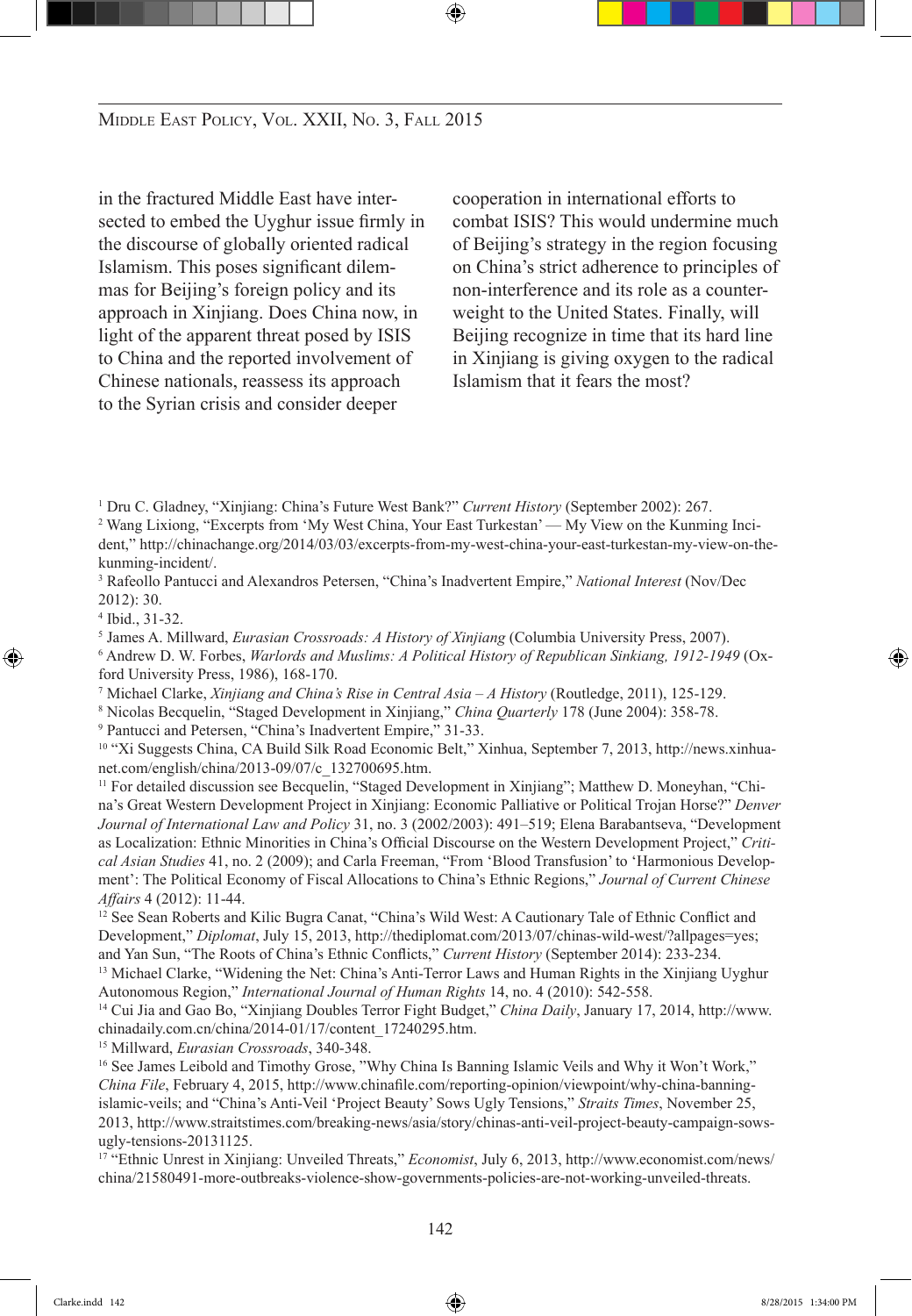18 See, for example, "Xinjiang: Restrictions on Religion May Lead to Radicalization," *Deutsche Welle*, August 8, 2014, http://www.dw.de/xinjiang-restrictions-on-religion-may-lead-to-uighur-radicalization/a-17841070; and "Ban on Public Buses Targets Muslims in Xinjiang," *National*, August 7, 2014, http://www.thenational.ae/world/east-asia/ban-in-public-buses-targets-muslims-in-xinjiang. <sup>19</sup> Cao Siqi, "Xinjiang Counties Identify 75 Forms of Religious Extremism," *Global Times*, December 25,

2014, http://www.globaltimes.cn/content/898563.shtml. 20 Formally the Central University for Nationalities.

21 Charles Horner, "The Other Orientalism: China's Islamist Problem," *National Interest* (Spring 2002), 45. <sup>22</sup> Information Office of the State Council of the PRC, "East Turkistan Terrorist Forces Cannot Get Away with Impunity," *People's Daily,* January 1, 2002, http://www.peopledaily.com.cn/200201/21/ print200020121\_89078.htm.

<sup>23</sup> Ibid., 3-8.

<sup>24</sup> See "Treasury Dept. on Addition of ETIM to Terrorist List," U.S. State Department, September 12, 2002, http://iipdigital.usembassy.gov/st/english/texttrans/2002/09/20020912191909jthomas@pd.state.gov0.751034. html#axzz3Q4aBDfAp; and QE.E.88.02. EASTERN TURKISTAN ISLAMIC MOVEMENT, United Nations Security Council Committee pursuant to resolutions 1267 (1999) and 1989 (2011) concerning Al-Qaida and associated individuals and entities, 1267/1989, http://www.un.org/sc/committees/1267/NSQE08802E.shtml. 25 Neil A. Lewis, "Freedom for Chinese Detainees Hinges on Finding a New Homeland," *New York Times*, November 8, 2004, http://www.nytimes.com/2004/11/08/national/08uighur.html.

26 Charlie Savage, "U.S. Frees Last of the Chinese Uighur Detainees from Guantanamo," *New York Times*, December 13, 2013, http://www.nytimes.com/2014/01/01/us/us-frees-last-of-uighur-detainees-from-guantanamo.html?\_r=0.<br><sup>27</sup> See James M. Millward, "Does the Urumqi Violence Mark a Turning Point?" *Central Asian Survey*.

28 See Tania Branigan, "China: 21 Killed in Kashgar Clashes," *Guardian*, April 24, 2013, http://www. theguardian.com/world/2013/apr/24/chinese-gangsters-police-shootout; "Chinese Police Shoot Dead Seven Uyghurs in Kashgar," Radio Free Asia, October 10, 2013, http://www.rfa.org/english/news/uyghur/ shoot-10072013134428.html; "Ethnic Unrest in Xinjiang: Unveiled Threats," *Economist*, July 6, 2013, http:// www.economist.com/news/china/21580491-more-outbreaks-violence-show-governments-policies-are-notworking-unveiled-threats; and Jonathan Kaiman, "Chinese Police Arrest Suspects after Kashgar Violence," *Guardian*, December 17, 2013, http://www.theguardian.com/world/2013/dec/17/violence-china-kashgardead-xinjiang-muslim.

<sup>29</sup> "Ethnic Unrest in Xinjiang: Unveiled Threats," *Economist*, July 6, 2013.

30 Jonathan Kaiman, "Islamist Group Claims Responsibility for Attack in Tiananmen Square," *Guardian*, November 25, 2013, http://www.theguardian.com/world/2013/nov/25/islamist-china-tiananmen-beijing-attack. <sup>31</sup> "China Arrests Three Suspects in Kunming Station Attack," Australia Network News, March 4, 2014, http://www.abc.net.au/news/2014-03-04/an-china-captures-three-suspects-in-kunming-station-at-

tack/5296304. 32 "Police Name Kunming 'Mastermind' as Three Suspected Attackers Arrested," *South China Morning Post*, March 3, 2014, http://www.scmp.com/news/china/article/1439549/police-name-kunming-massacre-mastermind-three-suspected-attackers-are.

33 Phillip Wen, "China Makes Xinjiang Death Toll Public," *Sydney Morning Herald*, August 3, 2014, http:// www.smh.com.au/world/china-makes-xinjiang-death-toll-public-20140803-zzy4o.html.

34 "China's Xinjiang Doubling Anti-Terror Budget," Associated Press, January 17, 2014, http://bigstory. ap.org/article/chinas-xinjiang-doubling-anti-terror-budget.

35 Andrew Jacobs, "China Says Nearly 100 Killed in Week of Unrest in Xinjiang," *New York Times*, August 3, 2014, http://www.nytimes.com/2014/08/04/world/asia/china-says-nearly-100-are-killed-in-week-of-unrest-inxinjiang.html?\_r=5. 36 Howard Koplowitz, "China Uighur Conflict: Gang Knife Attack in Xinjiang Blamed on Islamic Terror-

ists," *International Business Times*, July 29, 2014, http://www.ibtimes.com/china-uighur-conflict-gang-knifeattack-xinjiang-province-blamed-islamic-terrorists-1642368.

37 "China Offers \$49m Rewards to Xinjiang Residents Who Help Hunt Suspected 'Terrorists,'" Radio Australia, August 4, 2014, http://www.radioaustralia.net.au/international/2014-08-04/china-offers-49m-rewards-toxinjiang-residents-who-help-hunt-suspected-terrorists-xinhua/1352416.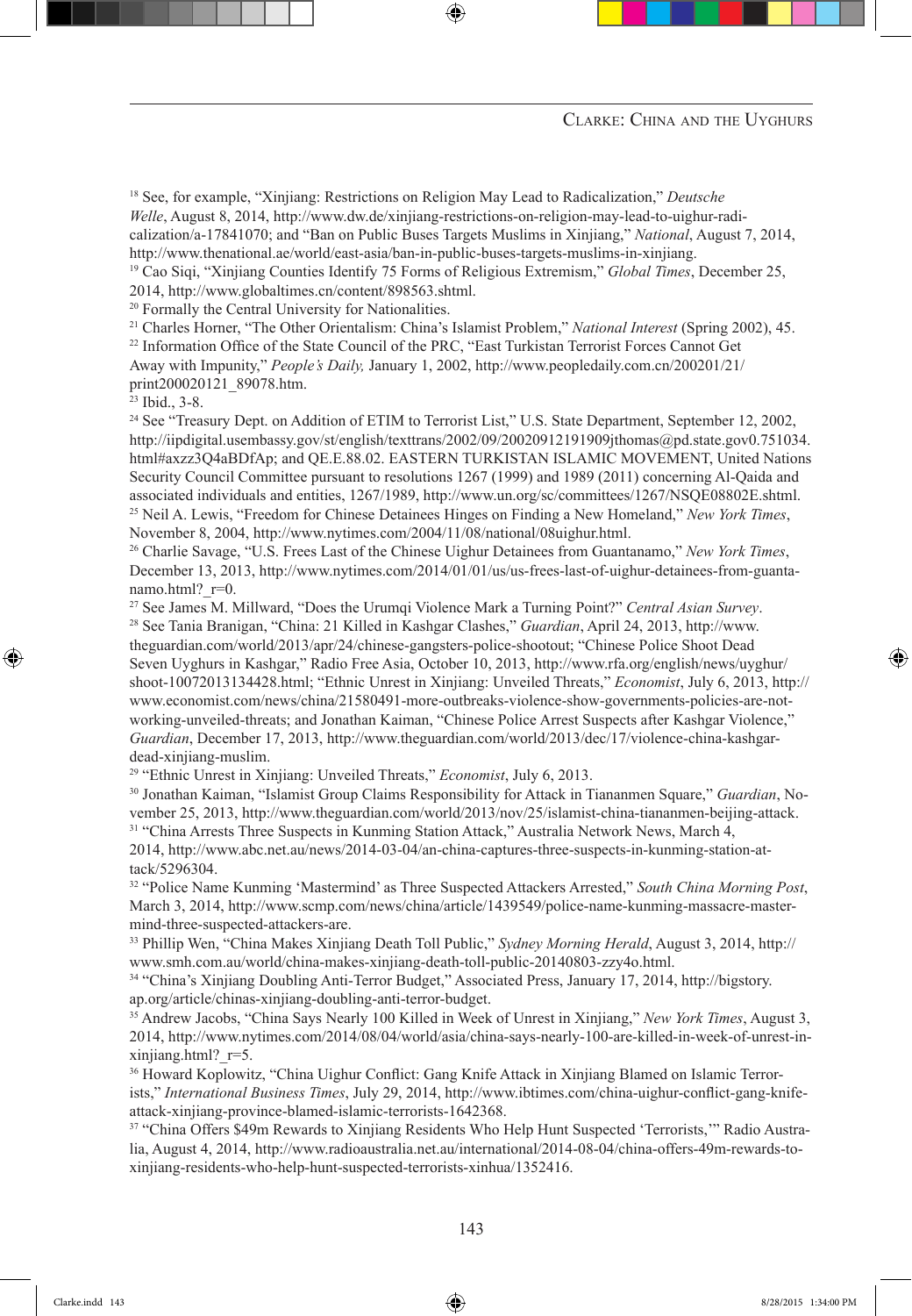38 "Xi Jinping Calls for Ethnic Unity in China after Kunming Attack," *Indian Express*, March 4, 2014, http:// indianexpress.com/article/world/world-others/xi-jinping-calls-for-ethnic-unity-in-china-after-kunming-attack/.

<sup>39</sup> James Leibold, "China Dream Runs into Ethnic Reality," *Inside Story*, March 11, 2014, http://inside.org.au/ the-china-dream-runs-into-ethnic-reality/. 40 "China Says Uygur Militant's Support for Knife Attack 'Proof of China's Terror Threat,'" *South China* 

*Morning Post*, March 19, 2014, http://www.scmp.com/news/china/article/1452534/china-says-uygur-militants-support-knife-attack-proves-terror.

41 See Michael Clarke, "China's 'War on Terror' in Xinjiang: Human Security and the Causes of Violent Uighur Separatism," *Terrorism and Political Violence* 20, no. 2 (2008): 271-301; and James M. Millward, "Violent Separatism in Xinjiang: A Critical Assessment," *Policy Studies 6* (East-West Center, 2004). 42 See Jacob Zenn, "Jihad in China? Marketing the Turkistan Islamic Party," *Terrorism Monitor* 9, no. 11 (2011), http://www.jamestown.org/single/?tx\_ttnews[tt\_news]=37662&no\_cache=1#.U-g4e0hYO7A; Jacob Zenn, "Turkistan Islamic Party Increases its Media Profile," *Central Asia-Caucasus Analyst*, February 5, 2014, http://www.cacianalyst.org/publications/analytical-articles/item/12909-turkistan-islamic-party-increases-its-media-profile.html; and Muhammad Amir Rana, "Threat to Sino-Pak Friendship," *Dawn*, July 1, 2014,

http://www.dawn.com/news/1109886/threat-to-sino-pak-friendship. 43 Shannon Tiezzi, "Turkestan Islamic Party Expresses Support for Kunming Attack," *Diplomat*, March 20, 2014, http://thediplomat.com/2014/03/turkestan-islamic-party-expresses-support-for-kunming-attack/. 44 Sean Roberts, "Tiananmen Crash: Terrorism or Act of Desperation?" CNN, October 31, 2013, http:// edition.cnn.com/2013/10/31/opinion/china-tiananmen-uyghurs/; and Paul Mooney, "The Tiananmen Square Car Crash: Terrorism or Accident?" *Forbes*, November 1, 2013, http://www.forbes.com/sites/paulmooney/2013/10/31/the-tiananmen-square-car-crash-terrorism-or-accident/.

45 Phillip Wen, "Internet behind Terrorism in China, Including Kunming Railway Massacre: Xinjiang Leader," *Sydney Morning Herald*, March 7, 2014, http://www.smh.com.au/world/internet-behind-terrorismin-china-including-kunming-railway-massacre-xinjiang-leader-20140307-hvghi.html.

46 Sean Roberts, "Imaginary Terrorism? The Global War on Terror and the Narrative of the Uyghur Terrorist Threat," *PONARS Eurasia Working Paper* (Elliott School of International Affairs, George Washington University, March 2012).

47 Philip Wen, "Internet behind Terrorism in China."

48 Mark Juergensmeyer, "The Worldwide Rise of Religious Nationalism," *Journal of International Affairs* 50, no. 1 (1996): 8.

<sup>49</sup> Mark Juergensmeyer, "Religious Challenges to Global Security," *Contributions to Conflict Management, Peace Economics and Development* 1 (2005): 101-109.

50 Ibid, 105.

51 Ibid.

52 Tania Branigan, "Chinese Authorities Tighten Security in Xinjiang Region after Surge in Violence," *Guardian*, July 30, 2014, http://www.theguardian.com/world/2014/jul/30/chinese-tighten-security-xinjiangviolence-uighur-muslim-minority.

53 "Islamist Group Calls Tiananmen Attack a 'Jihadi Operation,'" Reuters, November 23, 2013, http://www. reuters.com/article/2013/11/23/us-china-attack-claim-idUSBRE9AM0B520131123.

54 "Militant Islamist Group Says Deadly Xinjiang Bomb Attack 'Good News,'" Radio Free Asia, May 15, 2014, http://www.rfa.org/english/news/uyghur/attack-05152014171933.html. It should be noted here that Damolla is usually an honorific title meaning "a learned mullah" and that this is not likely to be this individual's full or real name.

55 Ibid.

56 See Ablet Kamalov, "Uyghurs in the Central Asian Republics: Past and Present", in *China, Xinjiang and Central Asia: History, Transition and Crossborder Interaction into the 21st Century*, ed., Colin Mackerras and Michael Clarke (Routledge, 2009), 117-125; and Roostam Sadri, "The Islamic Republic of Eastern Turkestan: A Commemorative Review," *Journal of Muslim Minority Affairs* 5, no. 2 (1984): 294-319.

57 Yitzhak Shichor, *The Middle East in China's Foreign Policy, 1949-1977* (Cambridge University Press, 1979), 16-19.

58 Yitzhak Shichor, "Fundamentally Unacceptable Yet Occasionally Unavoidable: China's Options on Exter-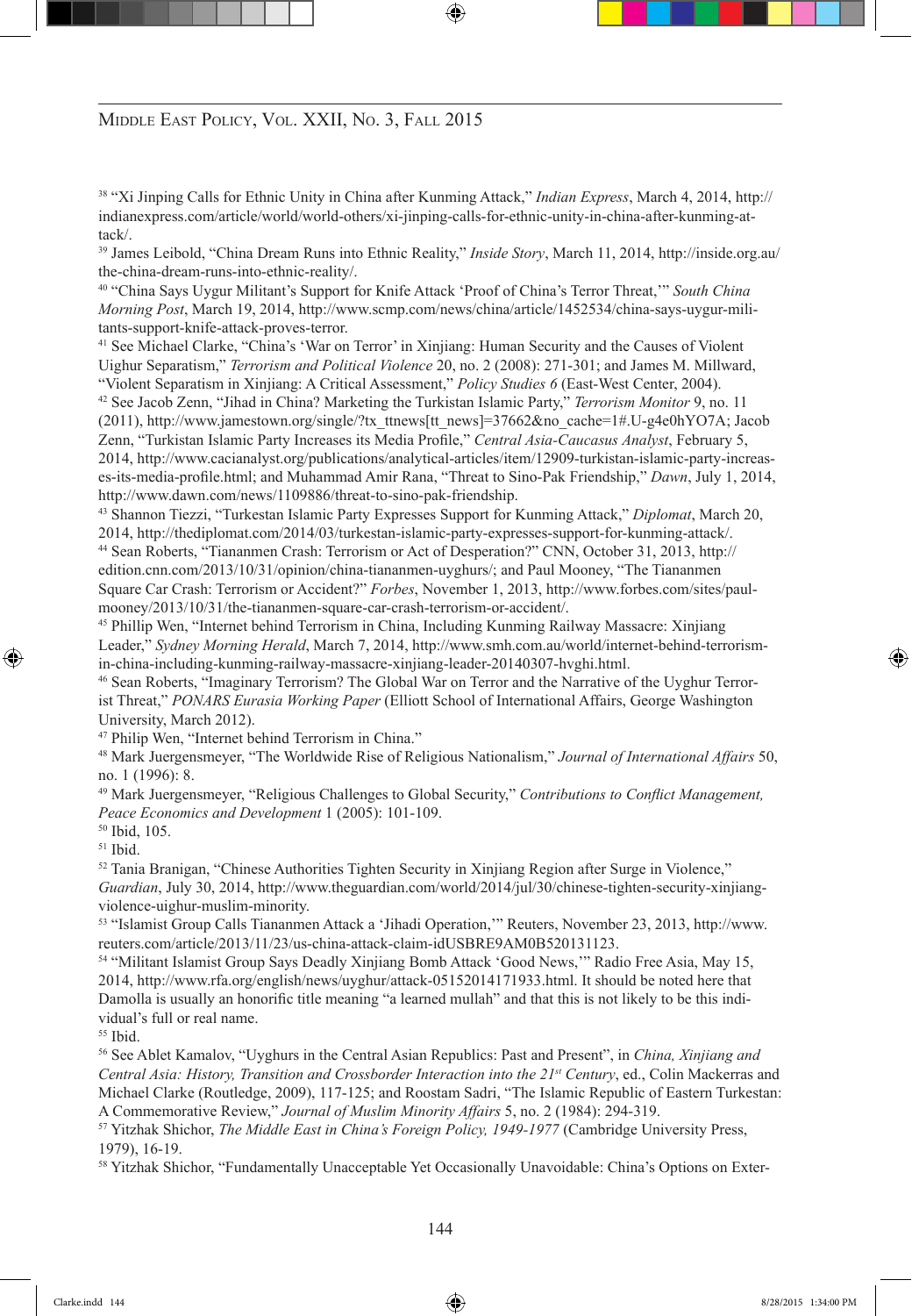nal Interference in the Middle East," *China Report* 49, no. 1 (2013): 27.

<sup>59</sup> Muhamad S. Olimat, *China and the Middle East: From Silk Road to Arab Spring* (Routledge, 2013), 19-20.

60 See Yitzhak Shicor, "Ethno-Diplomacy: The Uyghur Hitch in Sino-Turkish Relations," *Policy Studies* 53, (East-West Center, 2009), 17-19.

<sup>61</sup> In this latter instance it should be recalled that Turkish forces fought against the PLA during the Korean War.

62 Kamalov, "Uyghurs in the Central Asian Republics," 123-130.

63 Keith Martin, "China and Central Asia: Between Seduction and Suspicion," *RFE/RL Research Report* 3, no. 25 (June 24, 1994): 30-32.

64 "'Shanghai Five' Nations Sign Joint Statement," *People's Daily*, July 6, http://en.people.cn/200007/06/ eng20000706\_44803.html. On the rise of radical Islamism in Central Asia, see Ahmed Rashid, *Jihad: The Rise of Militant Islam in Central Asia* (Yale University Press).

65 Marc Lanteigne, "*In Media Res*: The Development of the Shanghai Cooperation Organization as a Security Community," *Pacific Affairs* 79, no. 4 (2005/06): 616.

66 Boris Rumer, "The Powers in Central Asia," *Survival* 44, no. 3 (2002): 59-60.

67 Thomas Ambrosio, "Catching the 'Shanghai Spirit': How the Shanghai Cooperation Organization Promotes Authoritarian Norms in Central Asia," *Europe-Asia Studies* 60, no. 8 (2008): 1321-1344.

68 S. Farizova, "Allies Let Him Down," *Kommersant*, August 29, 2008; and Stephen Blank, "The Shanghai Cooperation Organization and the Georgian Crisis," *China Brief* 8, no. 17 (2008).

<sup>69</sup> Clarke, "Widening the Net."

<sup>70</sup> Maria Golovnina, "Central Asian Uighurs Harbor Revenge for Xinjiang Kinfolk," Reuters, July 16, 2009, http://www.reuters.com/articlePrint?articleId=USTRE56F2EU20090716; and "Central Asia Uighurs Look On with Fury at Bloodshed," ABS-CBN News Online, July 9, 2009, http://www.abs-cbnnews.com/print/619995.<br><sup>71</sup> For China's economic relationships with these states, see Sebastian Peyrouse, "Economic Aspects of Chinese-Central Asia Rapprochement," *Silk Road Paper* (September 2007), 17-20, Sadykzhan Ibraimov, "China-Central Asia Trade Relations: Economic and Social Patterns," *China and Eurasia Forum Quarterly* 7, no. 1 (2009): 47-59; and *Chinese Statistical Yearbook 2008*, section 17-8, "Value of Imports and Exports by Country (Region) of Origin/Destination," http://www.sei.gov.cn/hgjj/yearbook/2008/html/R1708e.htm. 72 Masud Ali-uul, "Uighur Demonstration in Kyrgyzstan Ends with Arrest of Leaders," *Central Asia Online*,

August 13, 2009, http://centralasiaonline.com/en/articles/090913\_arrested\_nws/. 73 See Konstantin Syroezhkin, "Social Perceptions of China and Chinese: A View from Kazakhstan," *China* 

*and Eurasia Forum Quarterly* 7, no. 1 (2009): 36-45; and Michael Clarke, "Kazakh Responses to the Rise of China: Between Elite Bandwagoning and Societal Ambivalence," in *Asian Thought on China's Changing International Relations,* eds. Emilian Kavalski and Niv Horesh (Palgrave MacMillan, 2014), 155-164. 74 Sebastien Peyrouse and Marlene Laurelle, *The Chinese Question in Central Asia: Domestic Order, Social Change and The Chinese Factor* (Hurst & Company, 2012), 178-179.

75 Olimat, *China and the Middle East*, 67-68.

76 See Chris Zambelis, "Xinjiang Crackdown and Changing Perceptions of China in the Islamic World?" *China Brief* 9, no. 16 (August 5, 2009): 4-7; Moises Naim, "Mute Muslims: Why Doesn't the Muslim World Speak Up about the Uighurs," *Foreign Policy*, July 13, 2009, http://www.foreignpolicy.com/articles/2009/07/13/mute\_muslims; and Prasanta Kumar Pradhan, "Why Uighurs Don't Get Support from West Asia?" *IDSA Strategic Comment*, July 24, 2009, http://www.idsa.in/publications/stratcomments/PrasantaPrad-

han240709.htm.<br><sup>77</sup> "Sudan Reaffirms Support to China over Uighur Unrest," *Sudan Tribune*, July 25, 2009, http://www.sudantribune.com/spip.php?article31931. 78 See "Turkey Condemns Terrorist Stabbing Attack in Kunming," *Global Times*, March 4, 2014, http://www.

globaltimes.cn/content/846064.shtml; "Foreign Ministry of Egypt Issues Statement Condemning Violent Terrorist Attack in Kunming on March 1," Ministry of Foreign Affairs of the PRC, March 5, 2014, http://www. fmprc.gov.cn/mfa\_eng/wjb\_663304/zwjg\_665342/zwbd\_665378/t1134964.shtml; and "Abbas Condemns Terror Attack at Train Station in China," *Donia Al-Watan*, March 3, 2014, http://english.alwatanvoice.com/ news/2014/03/03/502974.html.

<sup>79</sup> Philip Bowring, "The Echoes of Xinjiang," *New York Times*, July 14, 2009, http://www.nytimes. com/2009/07/15/opinion/15iht-edbowring.html.